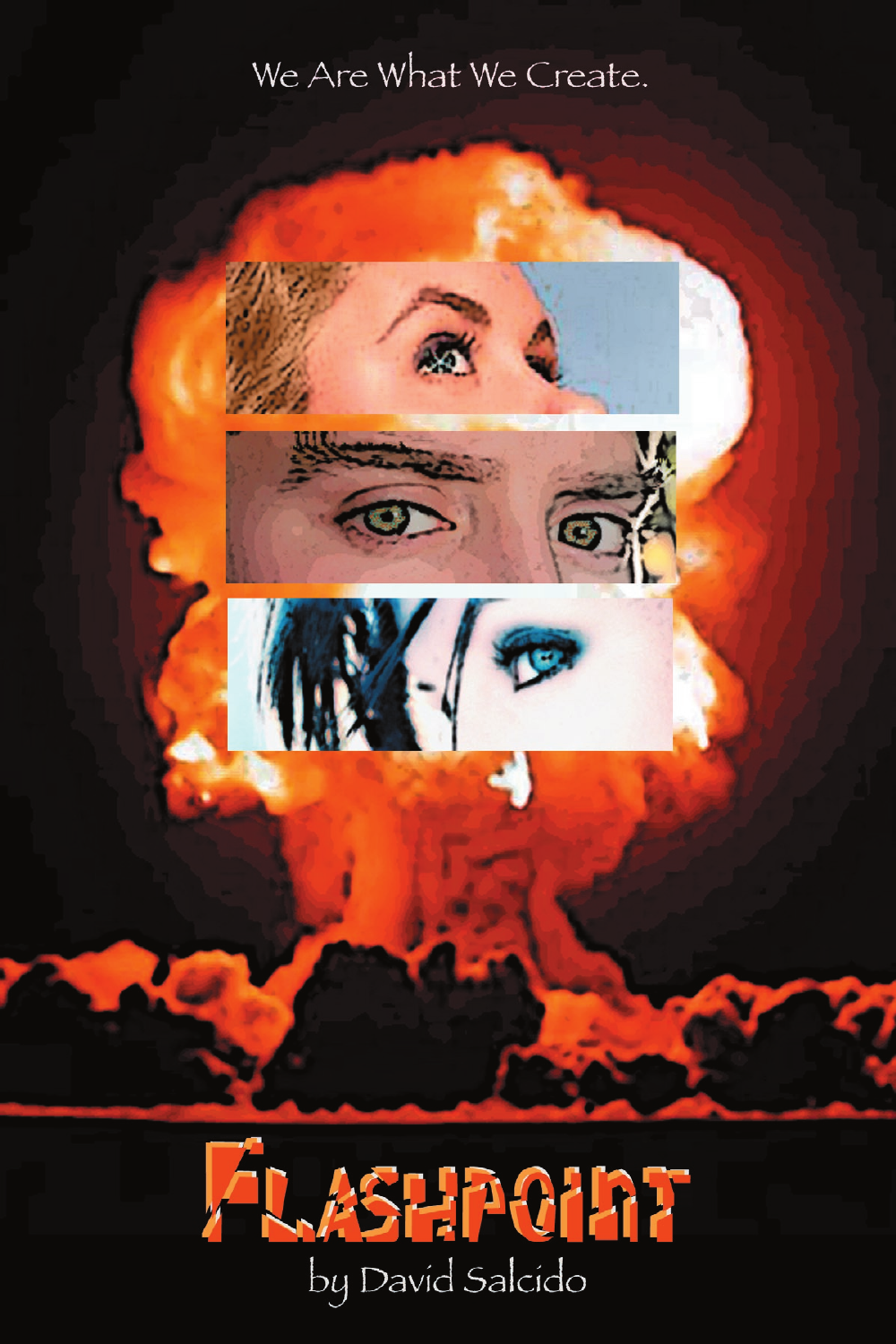# **Flashpoint**

**By David Salcido**

All characters in this story are fictitious. Any resemblance to real individuals-either living or dead-is purely coincidental. This story is speculative fiction loosely based on existing characters from the golden age of television. Very loosely based. Very, very loosely based. So, don't sue me.

©2005 by David Salcido. All Rights Reserved.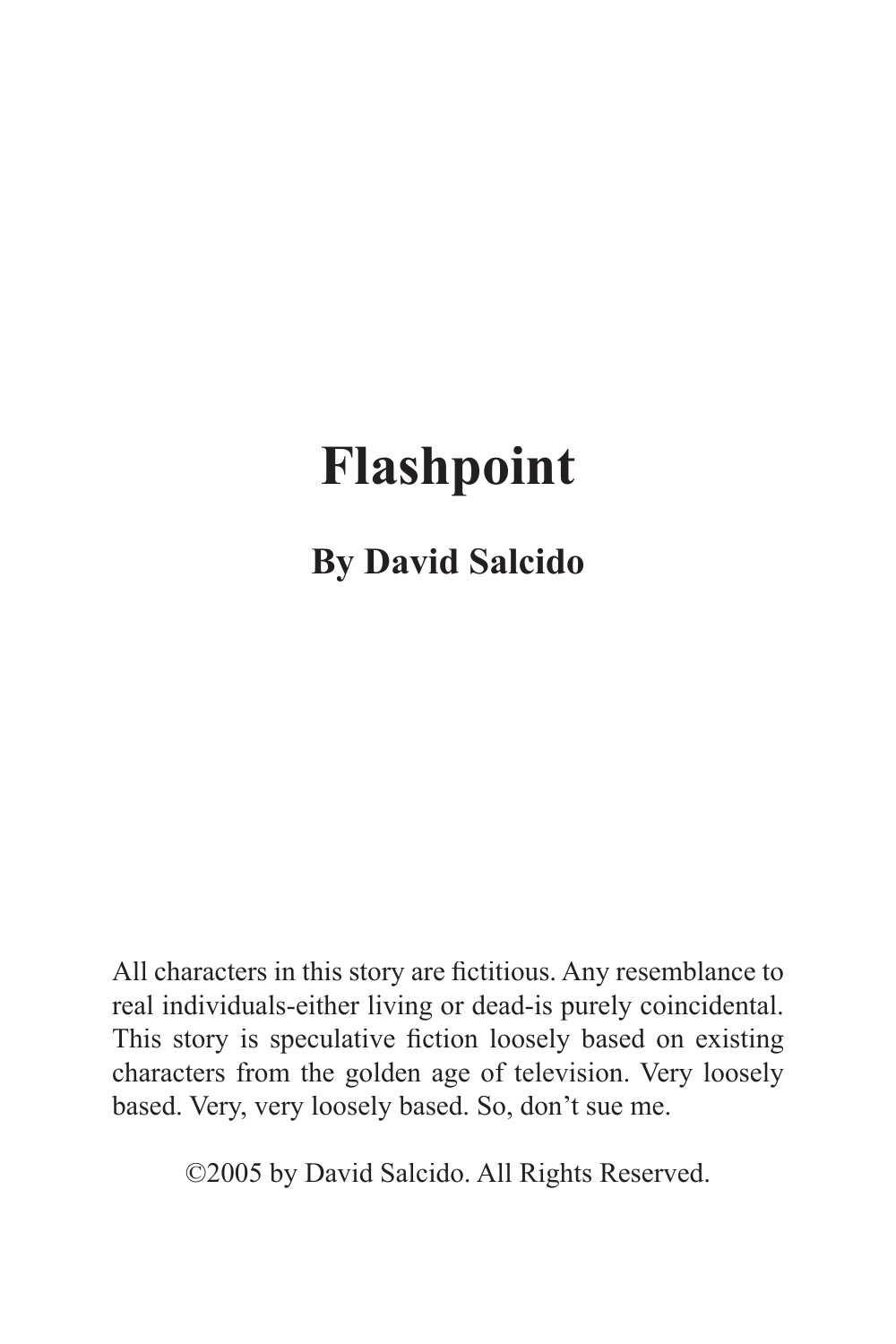*"It all came from there," Lech Walesa said, pointing to a TV when a reporter asked him why communism fell. Can democracy, then, be so far behind?*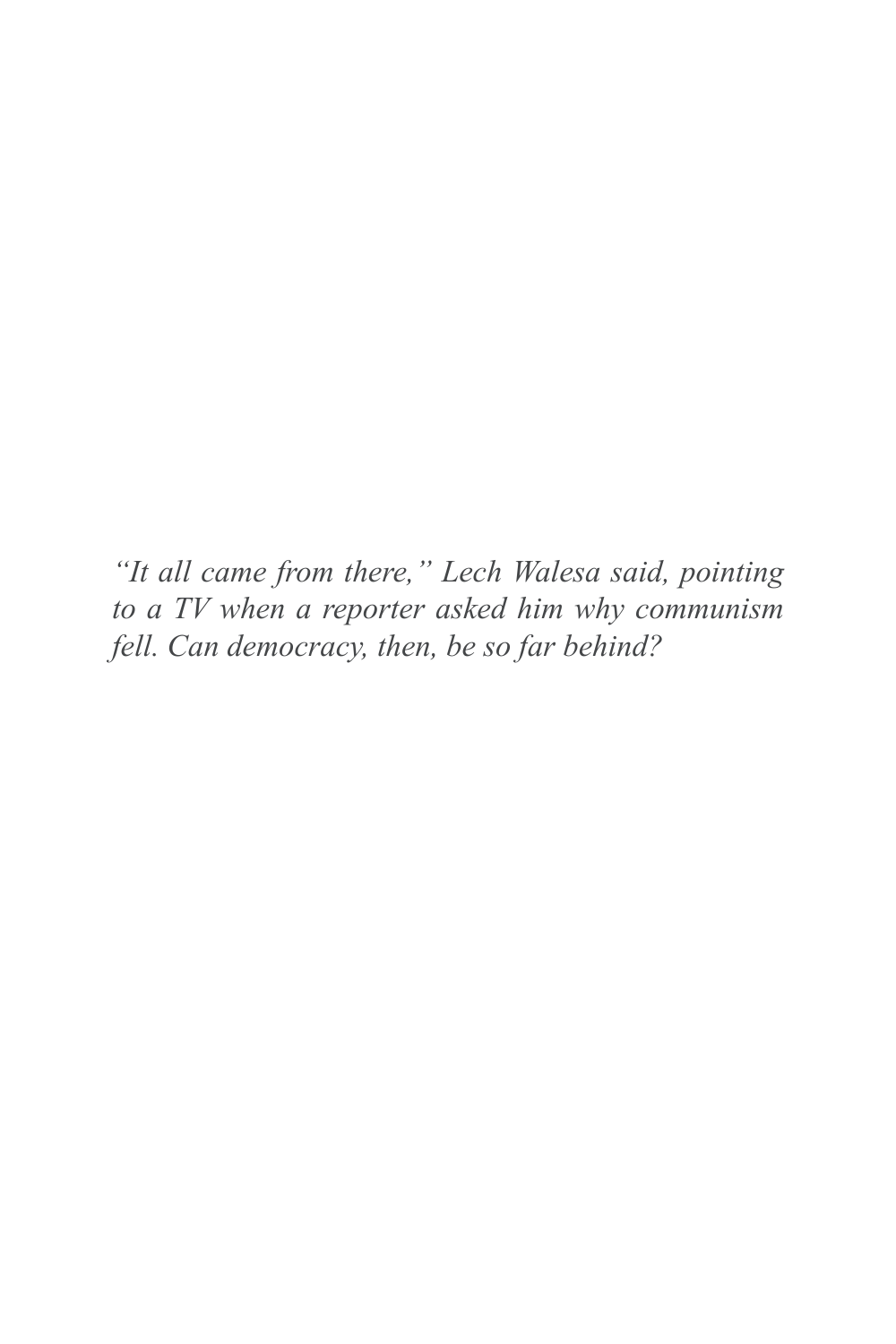

#### **Eddie**

Running. Can't catch my breath. Lungs on fire. Running. Howling from pain. From fear. Where are they? My family? I can't find them. Can't smell them. Only smoke. Sweat. And hatred. Where are they? Mother? Father? Grandpa? Where are you? Howling. Howling. Howling...

"Eddie! Eddie, wake up!"

I try to spring from my bed, dream howls echoing into reality. Strong arms hold me down.

"Eddie!"

I snap out of it, breathing hard, hair bristling, eyes wide and staring.

"Edd," I growl groggily. "Not Eddie..."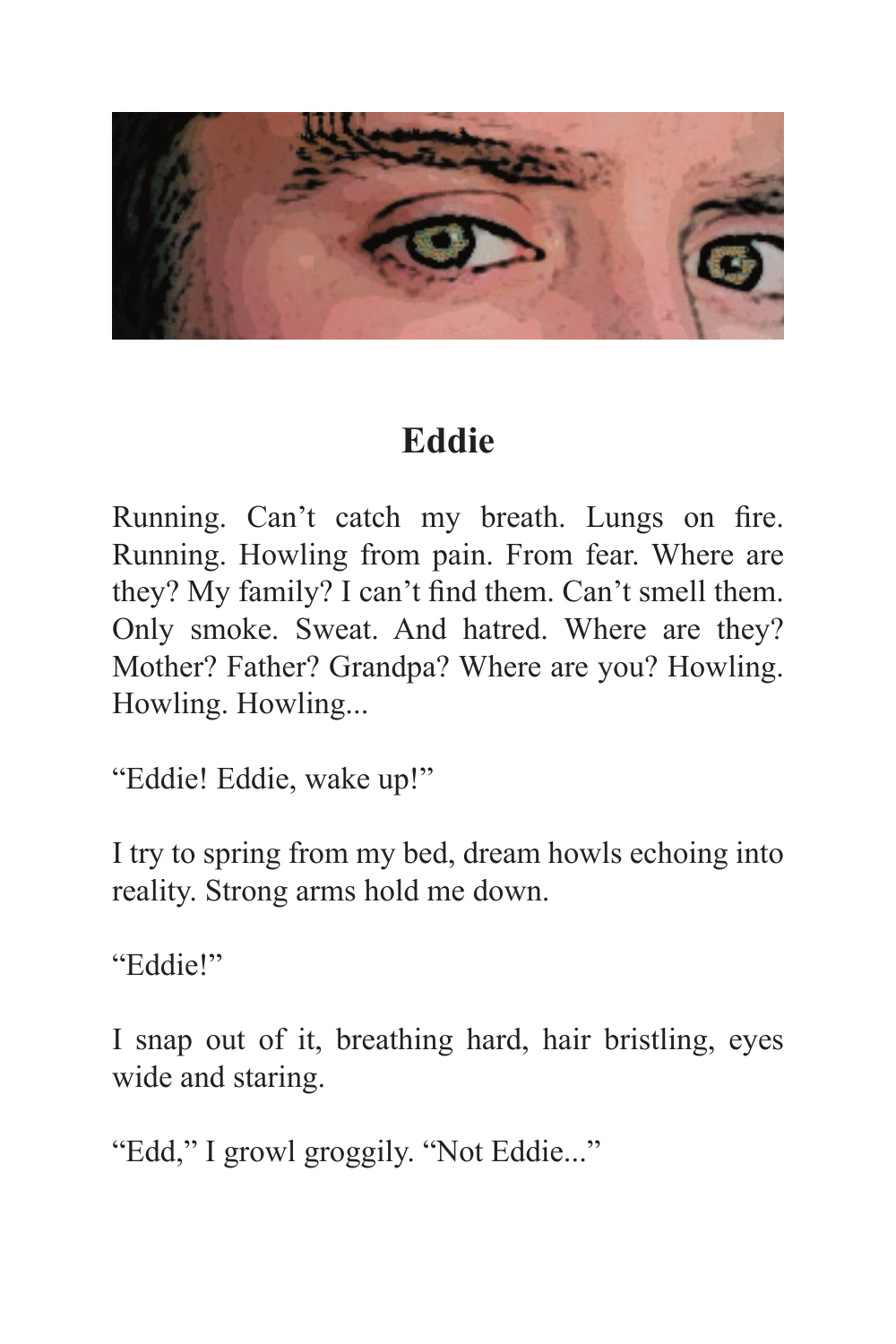Wednesday looks deep into my eyes, hers black as midnight, twin holes burned into a beautiful lean face, pale and without expression. My oldest friend. She's stronger than she looks. I've got a good hundred pounds on her and she can still restrain me. She looks deep into my eyes, searching for something. Then, satisfied that I am truly awake, releases me from the vice-like grip of her decidedly un-ladylike embrace.

"The nightmare again."

It's not a question. I nod.

"That's not good."

"It's nothing. Go back to bed."

She raises an eyebrow. The only expression she allows herself. "It's never nothing with you, Edd."

She's right, of course. The only time I ever have this awful dream is when something equally awful is about to happen. It's a gift. Or a curse, depending on how you look at it. Same thing in this house.

"Are you going to tell them, or am I?"

I glare at her. She stares me down. "I don't want to alarm anyone. Go back to your room, Wednesday."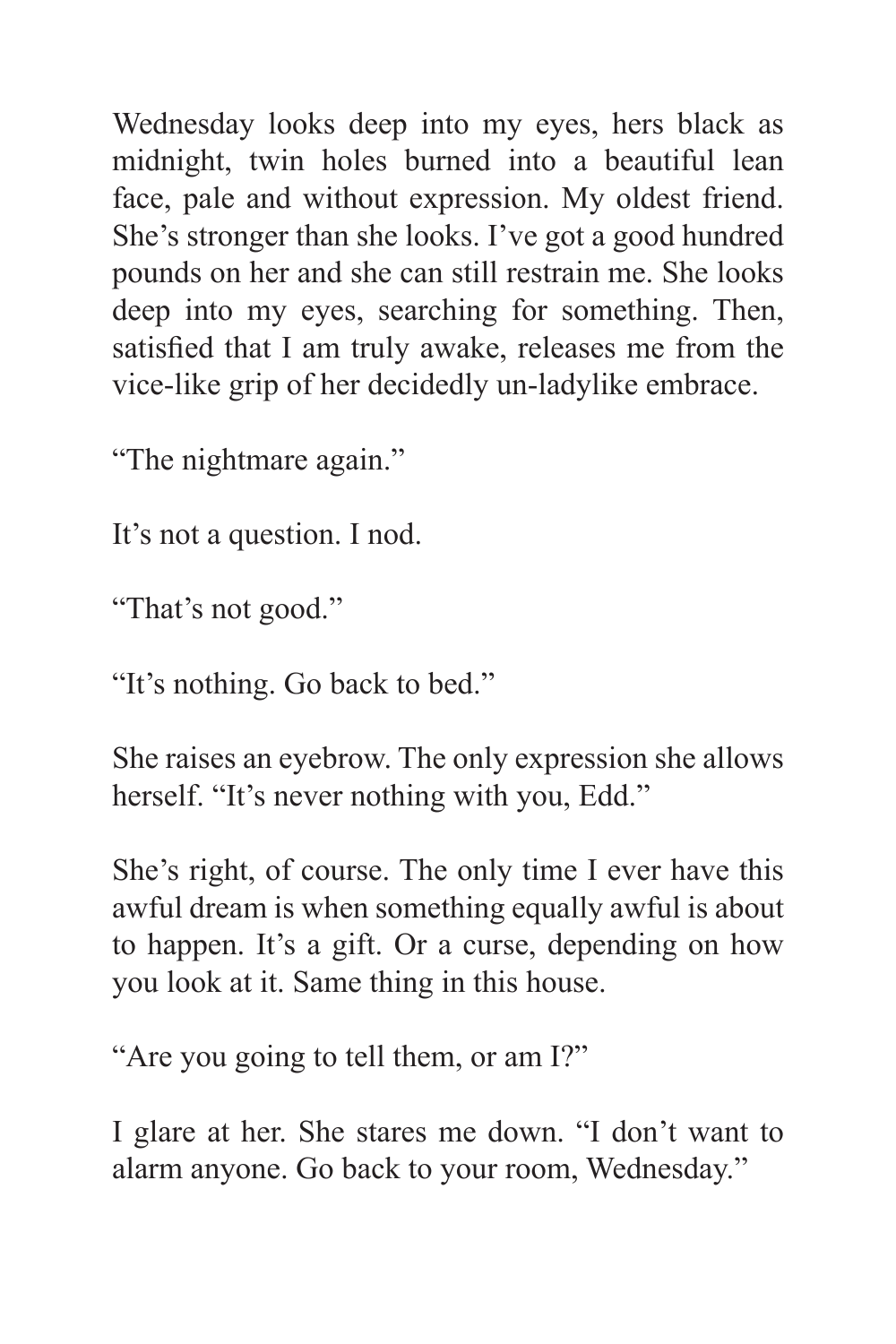A rare smile creeps into the corner of her mouth, but is never fully realized. "Silly boy, alarm is our business..."

\*\*\*\*\*

Dr. Collins sits, patiently listening. Beside him, Dr. Rhodes takes notes. I feel like a guinea pig. Like the boy who cried wolf. Or, is that the other way around? Dr. Rhodes clears his throat, bringing me out of my reverie.

"Was there anything different about the dream, this time around, Edd? Anything you might have noticed that set it apart from the last time you had it?"

I can feel my brow furrowing as I try to remember. It's all so fuzzy now. Fading into my subconscious, where ugly memories like this belong.

"I'm sorry, Doc. Same as always. Me running from the Feds, looking for my family. Everything around me on fire. And the horrible sound of my cousin Marilyn screaming..."

I look from one to the other. Dr. Michael Rhodes, a tall, handsome man in his mid-sixties and an expert at parapsychology. Dr. David Collins, shorter, more distinguished, in his early forties, owner and administrator of The Institute. Our home. The only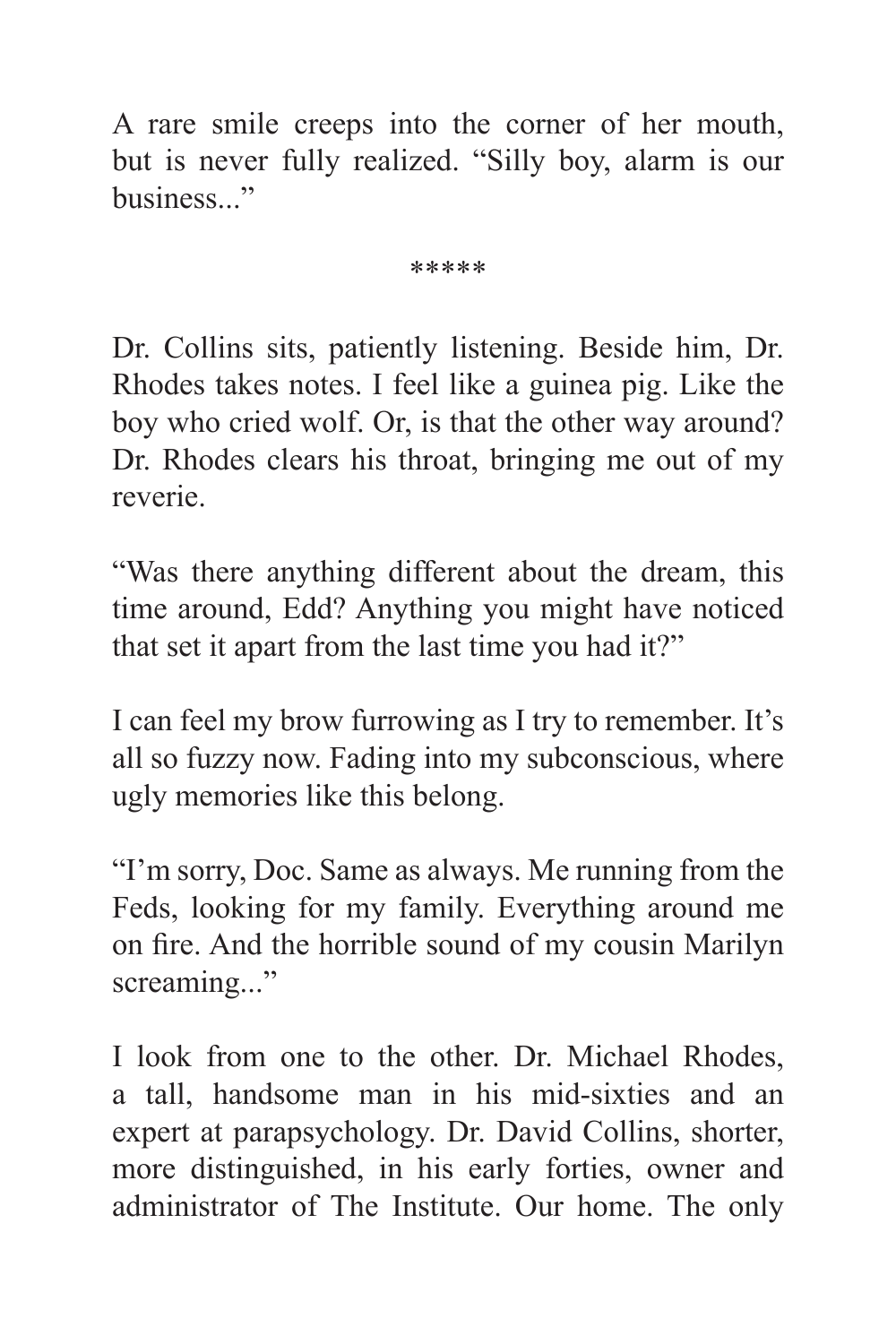place that will accept freaks like us.

"Not freaks, Edd. Never freaks."

Dr. Rhodes smiles and I shake my head. Partly out of exasperation, partly to get him out of it.

Dr. Collins stands. "Alright, Edd, if that's all you remember." He looks disturbed. Troubled. A sure sign that he takes what I've told him very seriously. "You can go now. Just stay close. And alert the team to do likewise. We may have to scramble on a moment's notice"

I sigh. Another mission. Another attempt to save the world from itself. Considering the timeliness of the dream, most likely another villain to overthrow.

Dr. Rhodes cocks his head. "There are no true villains, Edd. You know that. Only misguided individuals who misuse their power."

Yeah, easy for him to say. He hasn't gone head to head with one of those "misguided" power trippers. Hasn't ever looked into the face of absolute evil. Hasn't had to outsmart, overpower and in some cases exterminate those who give the rest of us a bad name. Fellow freaks with a personal agenda. Rogue magicals who refuse to play by the rules so graciously set down by our benevolent government.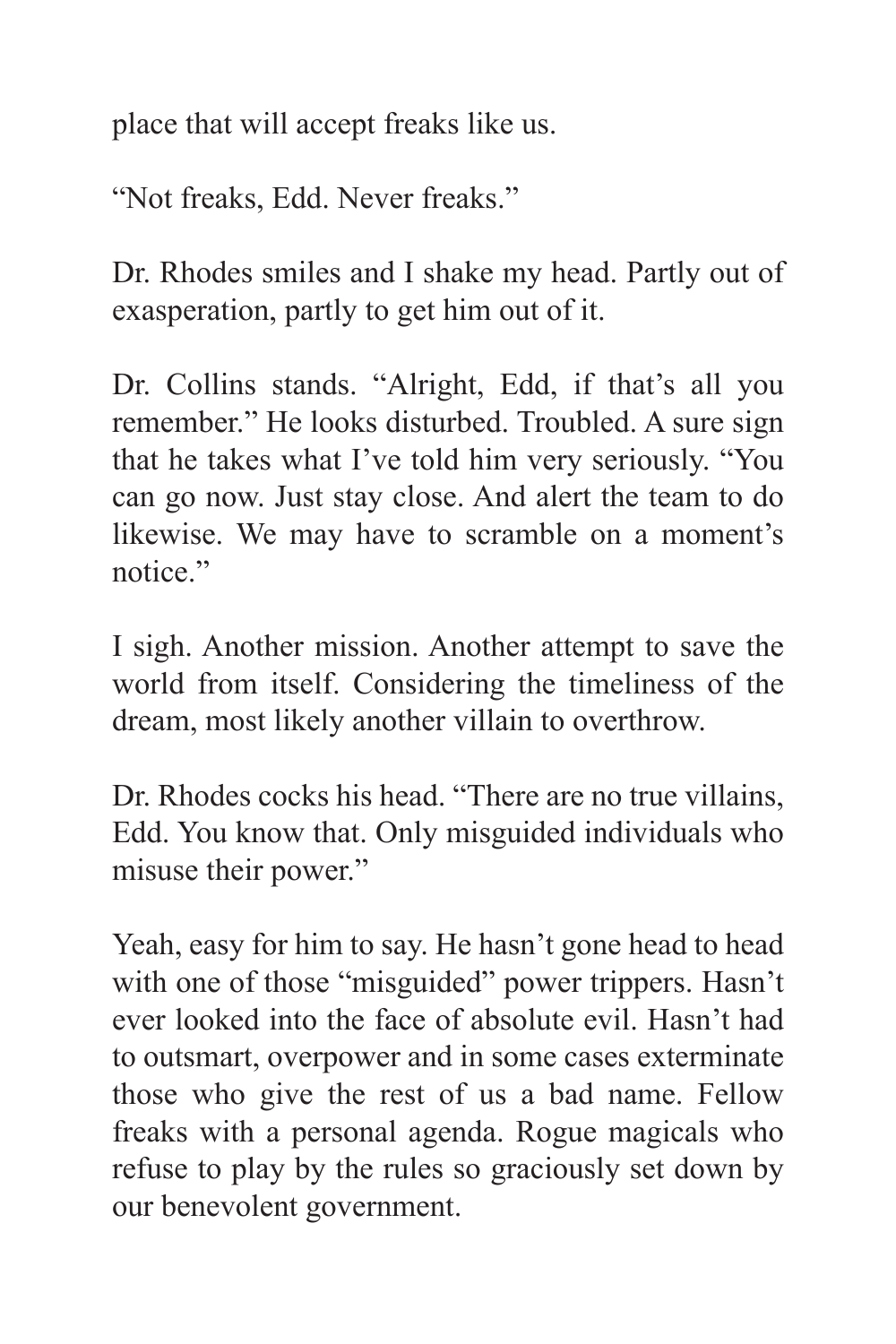"Who's to say who's misusing whose power, Doc."

It's an old argument. One I never expect to win. So, I leave without waiting for a rebuttal.

\*\*\*\*\*

"No idea who, where or when?"

I shake my head, running my hands through the thick mane my hair has become. It always grows so much faster around the time of the full moon.

Wednesday nods, then leans back in her chair, making it creak as she pushes it up to balance on two legs. Placing first one stilletoed leather boot on the corner of the table, then crossing it with the other, she puts her gloved hands behind her head and stares at me thoughtfully.

"I'll bet it has something to do with the government, this time," she says quietly. "I've noticed that Dave has been watching a lot of news lately, paying particular attention to the Fox broadcasts. And the other day, I heard him telling Michael and that old crank case Julia that the President was trying to push through an amendment to the Constitution that would make it illegal for magicals to marry each other."

It always amuses me the way Wednesday refuses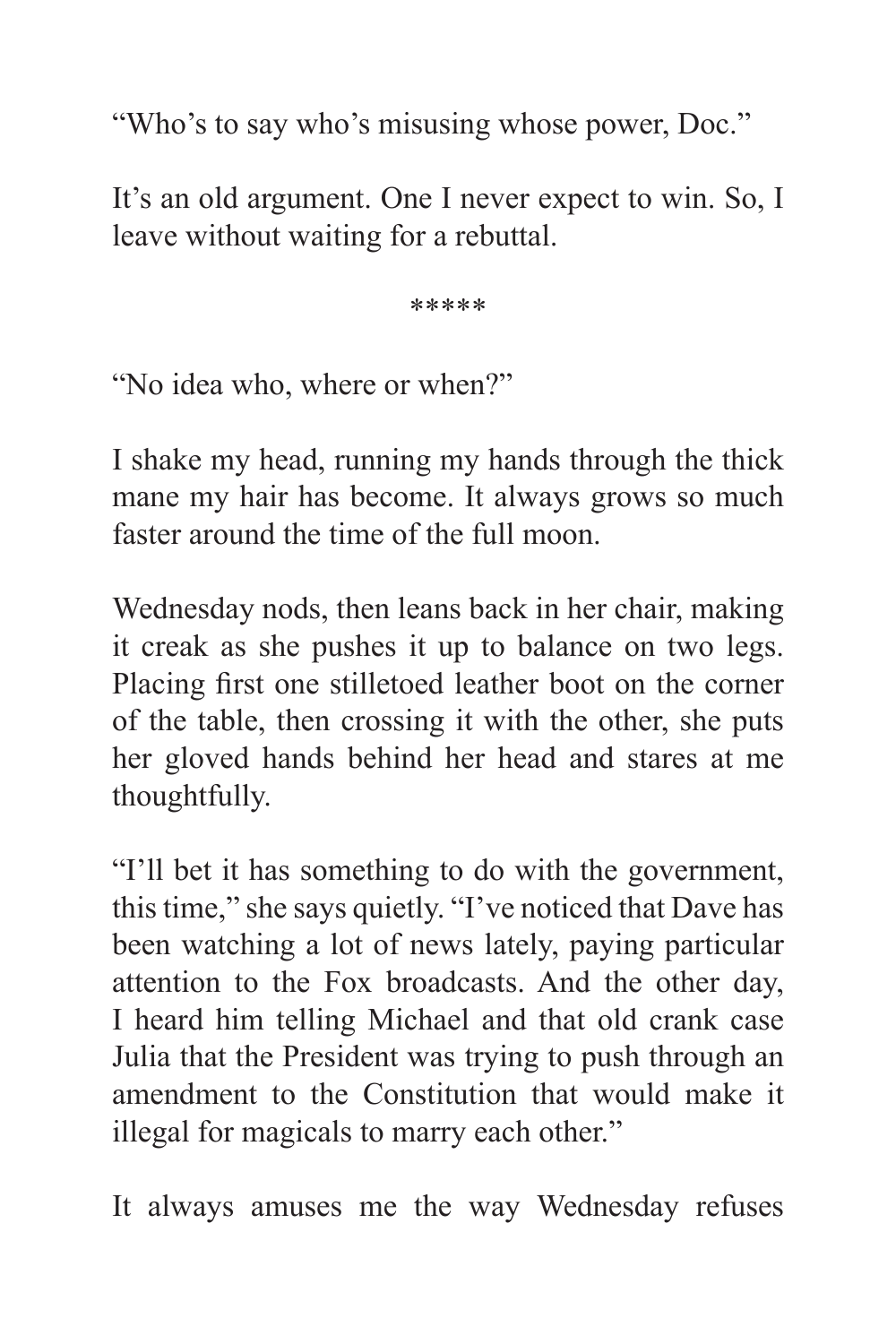to use the professional titles of the Institute's staff, choosing instead to treat them like peers. This time, however, I'm not in the mood for levity. "What's the point in that?" I ask. "I guess he'd rather we marry regular mortals, instead?"

"Well, it does make a kind of sense, doesn't it? Dilute the bloodlines. Tabby's not nearly as powerful as her mother was. And her little brother was completely powerless. That had to be her father's genes at work."

"Well, she holds her own," I say, probably a little too crankily. Being team leader isn't always easy with this group.

"I didn't say she doesn't."

I try a different tack. "It's that fucking Senator Kolchak's influence, I'd bet my fangs on it. Dr. Collins told me that there was a time when nobody believed a word he said. He was seen as a loose cannon with an overactive imagination. I can't imagine it…"

"That was a long time ago," Wednesday says. "And things change. He's a very powerful man now."

"So, you think he's behind this, too?"

"Of course," she says. "Who else? The Kolchak Initiative is what started this whole descent into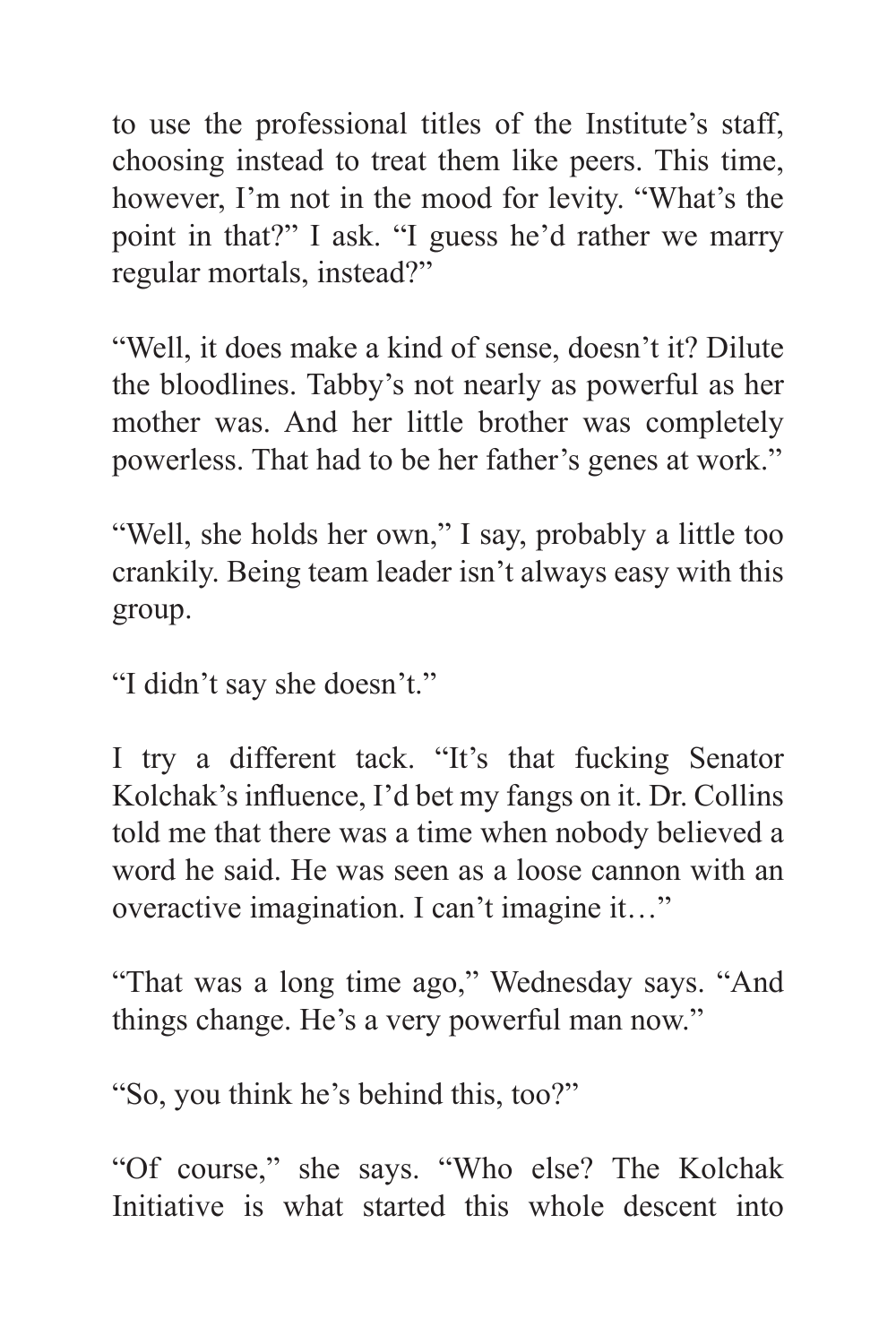madness in the first place."

"Don't remind me. I still have nightmares about it, remember?"

"We both lost family members in that holocaust, Eddie."

It's a statement of fact and she says it with her trademark lack of emotion, but I can tell that the memory still hurts her as much as it does me. In the days and nights that followed the signing of the Kolchak Initiative, witches, genies, disembodied hands and Transylvanian immigrants like my parents were rounded up, bound by bell, book and candle and taken to concentration camps, set up on hallowed ground. Talking dogs, cats, horses and cars were included in the "cleansing." None were spared. Soon after came the rumors of holy water showers and garlic gassings. And questions that never seem to be answered, no matter how many times they're asked. Or by whom.

"Kolchak," I snarl. "That man should have been put out of our misery long ago..."

She brings her chair down onto all fours and leans toward me. "Maybe we'll get that chance, finally."

"Chance to do what?" asks Tabby, strolling into the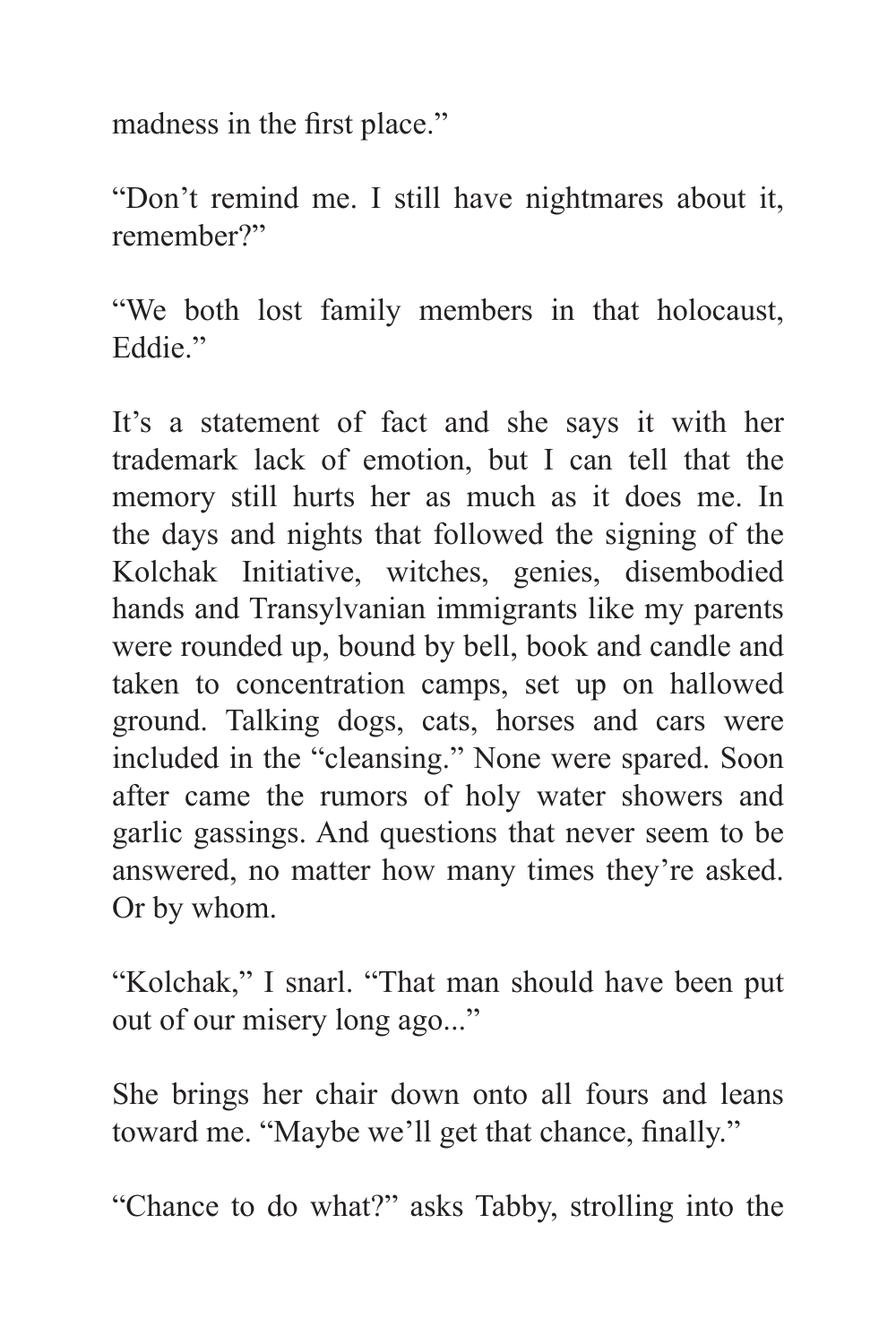kitchen looking flushed and dewy. She's wearing her workout clothes and toweling at her forehead as she opens the refrigerator and pulls out a bottle of water. She opens it and looks from one to the other of us, questioningly. Her smell is intoxicating.

"Win the lottery," Wednesday says.

"You can't win, if you don't play," Tabby chirps, swigging at the bottle of water.

"Like you have to worry about that," Wednesday says. "You're married to Lord David Moneybags. A man so rich he's got an entire town named after him."

Tabby's delicate brow furrows and her blue eyes flash in Wednesday's direction. "That's hardly a nice thing to say about the man who has opened his home to you and given you a purpose in life."

Wednesday's coal black slash of an eyebrow shoots straight up into her hairline. "Is that what he's done? And here I thought he had turned us into the government's magical lapdogs. Silly me."

Tabby's face drains of all color. "How dare you. You were nothing before David took you in. You're lucky to have a place at all to call home. He deserves your respect, not your condescension."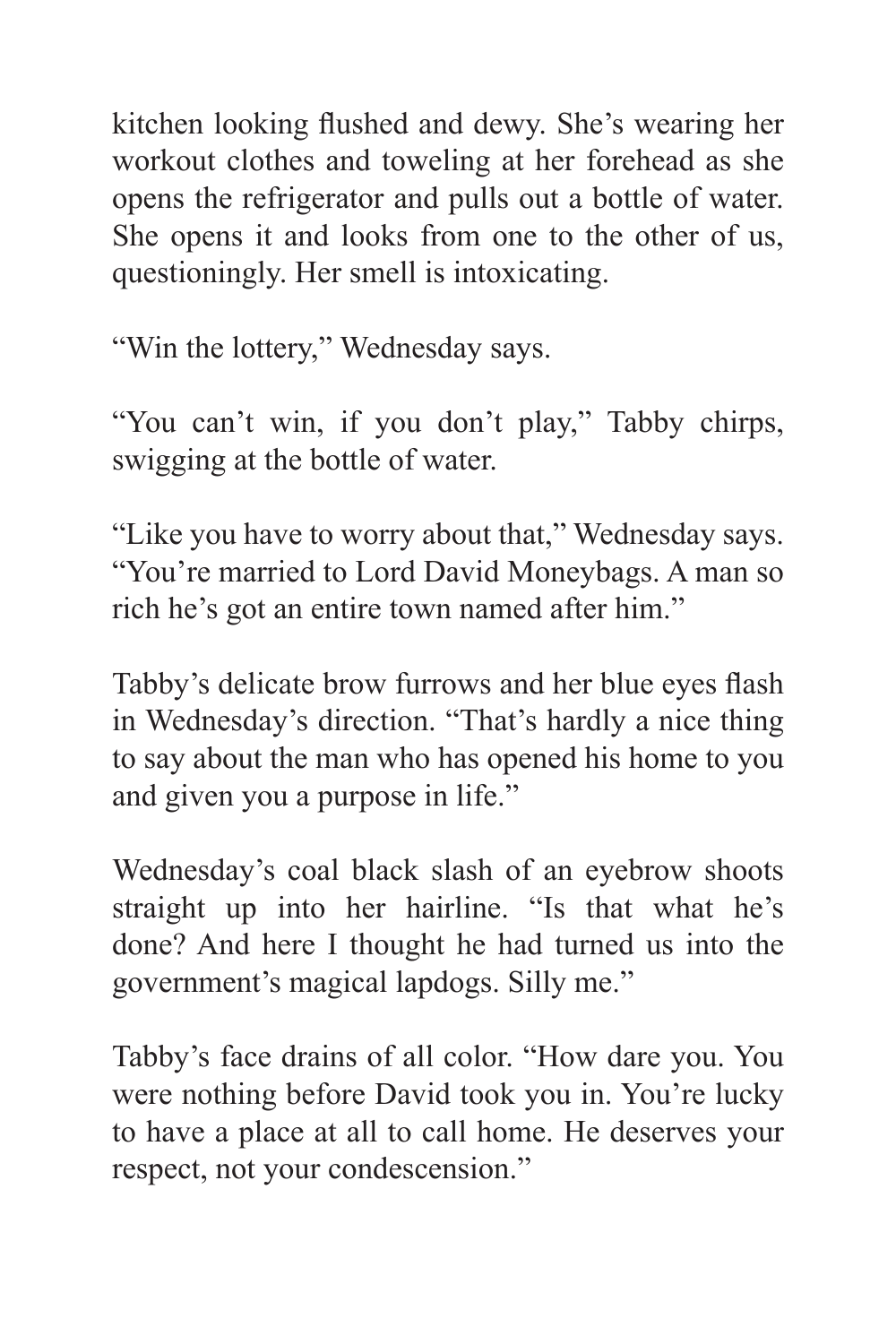Wednesday stands, the six-inch heels of her boots raising her already considerable height to something close to seven feet. Whipcord thin, and sharp as a blade, she never ceases to impress me. And, yes, to scare me a little, too. The leather of her corset creaks and the whip at her side swings seductively close to her gloved hand. She steps forward, dwarfing Tabby and crowding her into the corner nearest the sink.

"I give my respect to those who deserve it. And don't you ever call me nothing again..."

"Or what?" Tabby challenges, her blue eyes flashing and her blonde hair beginning to lift in a non-existent breeze.

"Ladies, please," I finally say, standing and laying a calming hand on Wednesday's shoulder. She shrugs it off angrily, turning to glare at me. "We're supposed to be a team, remember?" I finish lamely.

Wednesday turns to penetrate Tabby with her soulsucking eyes and snarls, "A team of whipped dogs, doing the bidding of a government that despises us and only keeps us around to do its dirty work! I shouldn't have to remind you, Mrs. Better-Than-Thou Collins, that you lost family in the holocaust, too. David may have a family crawling with immortals, but he's still just a man. And just because you've married a mortal, doesn't mean you'll ever be one."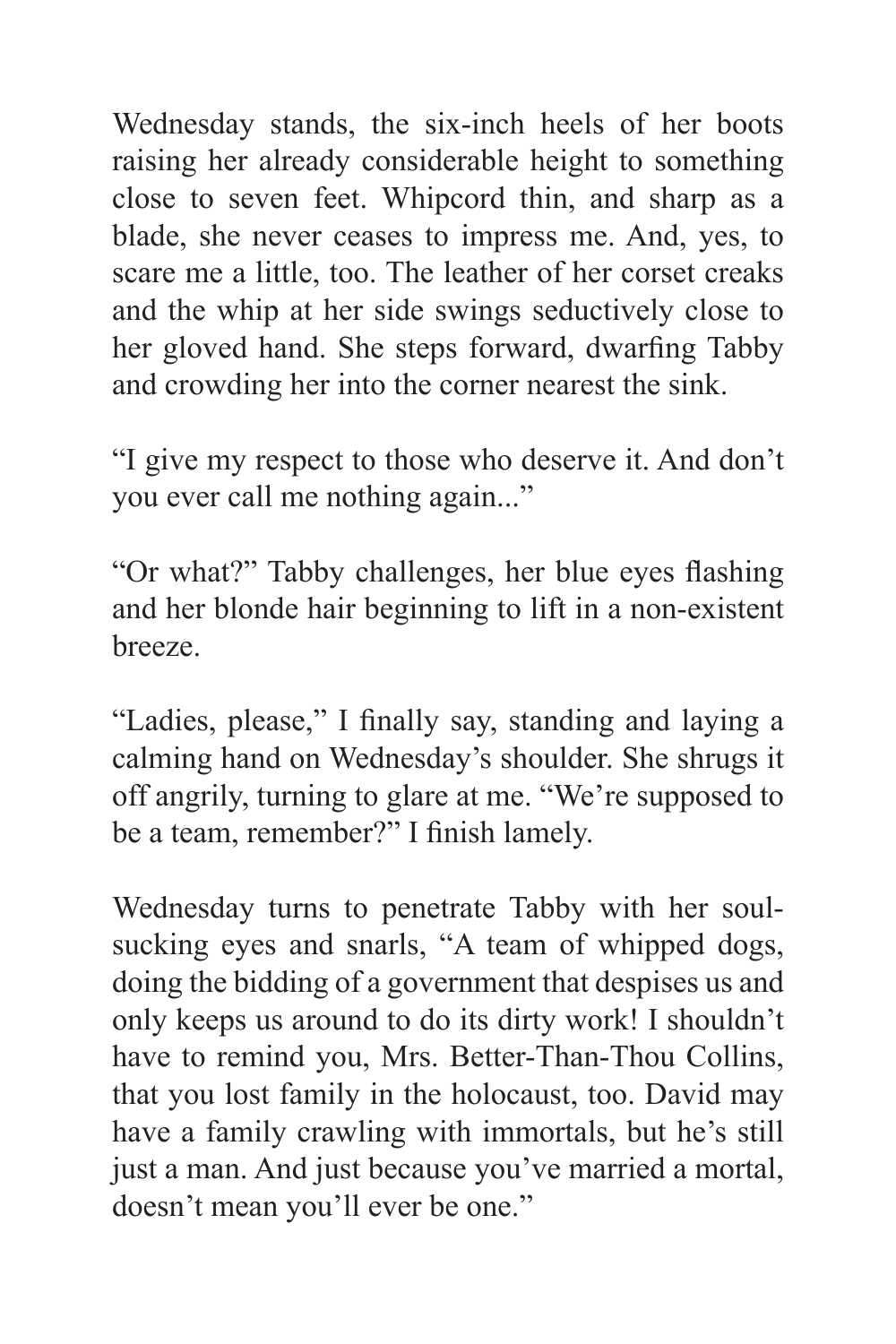Trembling with rage, but somehow able to erase it completely from her face, Wednesday turns and shoulders past me. "If you need me, I'll be in the training room... killing something."

We both watch her go, then I turn back to Tabby. Her lip is trembling and tears are threatening to overflow onto her cheeks.

"She didn't mean it, Tabby," I say, trying to find words to comfort her

She shakes her head abruptly and wipes angrily at her eyes. "Yes, she did."

"Tabitha"

She puts her hands up defensively. "Leave me alone, Edd<sup>"</sup>

I step back, feeling like a lummox--a huge, overbearing brute. I don't have the words to say what I want to say. Never have. I'm just a monster. A monster by name and a monster by design. While she is so fine and delicate. So beautiful. So opposite Wednesday and me in every respect.

I can't bring myself to look at her again. Instead, I simply nod and shuffle out of the kitchen.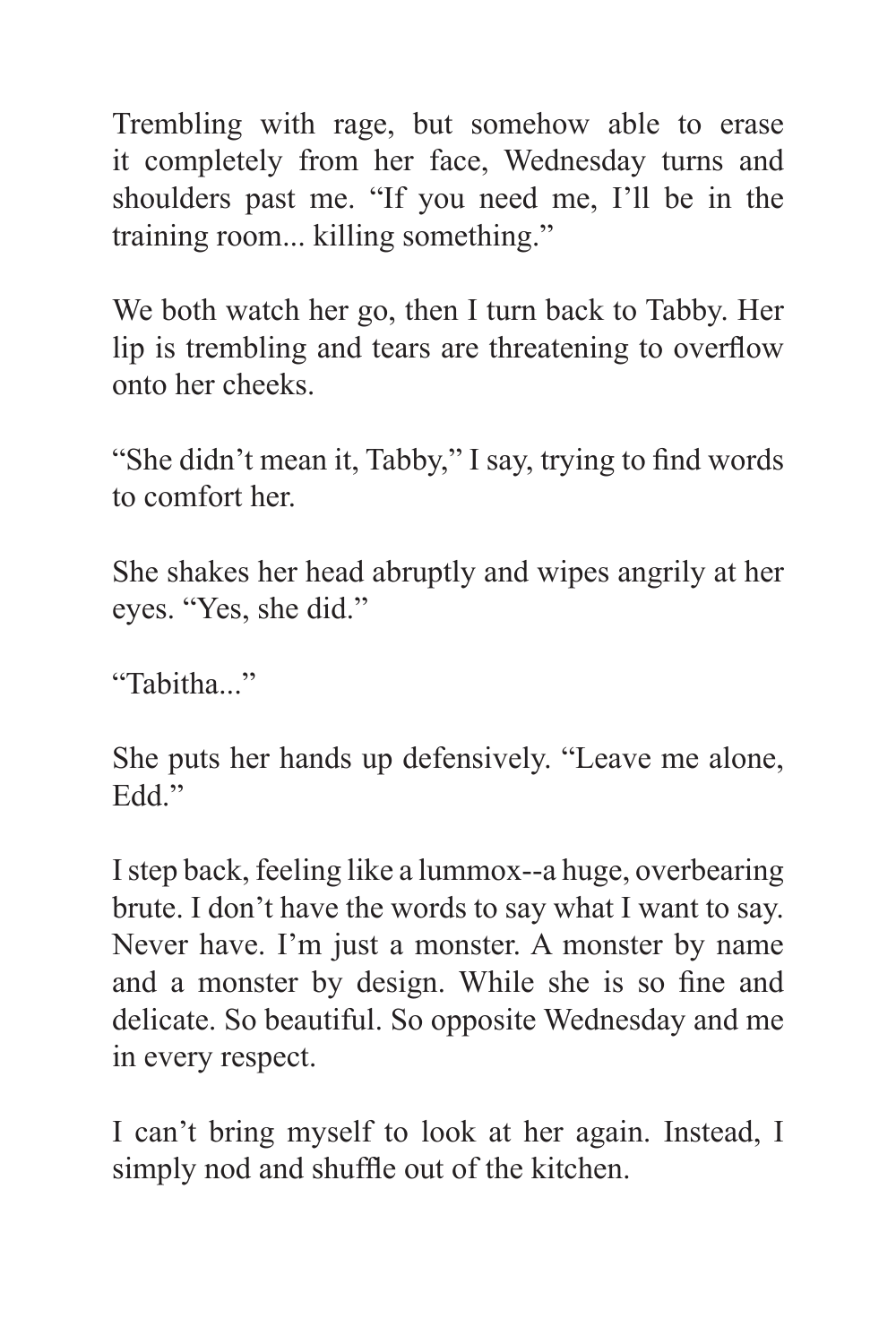

## **Wednesday**

I hate the bitch. Hate her. So smug and self-righteous. Always lecturing us on how grateful we should be to her husband for taking us in and training us.

Taking aim at the holographic imp projected specifically for my training maneuvers, I imagine it to be Tabitha Collins and snap it's little head off with the tip of my lash.

Of course I respect David Collins. I'm not stupid. The man is a tactical genius, converting his ancestral home into the government sanctioned Institute for Paranormal Research, which serves as a front for the FBI's modified X-Files division

An imp bounces under my lash and springs toward me. I side-step, bring the lash back and roundhouse the imp as it flies by, the heel of my boot catching it just under the right ear. It implodes silently.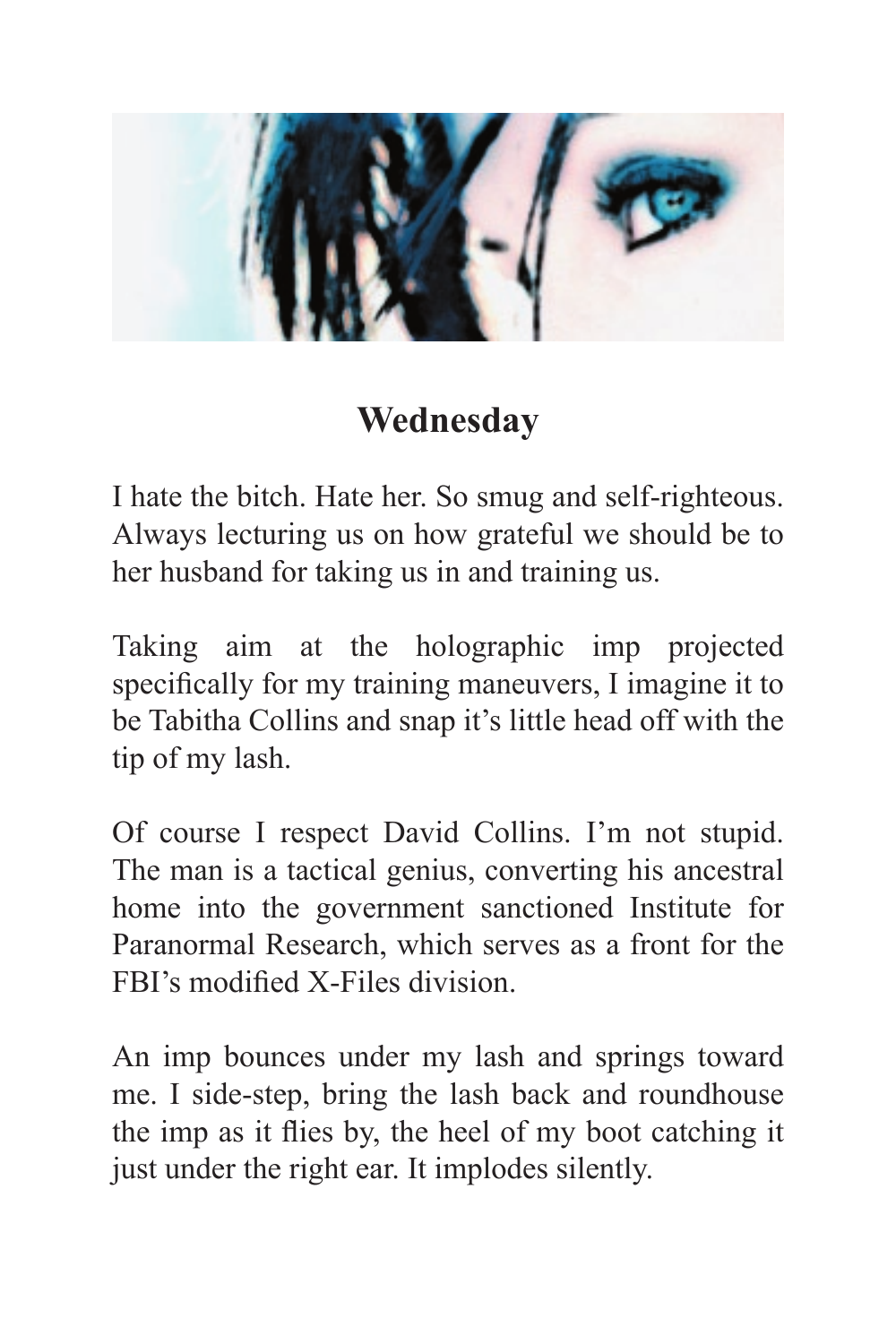What even those lunkheads at the agency don't know, however, is that the Institute is also a safehouse for magicals; an important stop on the underground railway which eventually transports them to Europe, where the witch hunt mentality has been tempered by centuries of tolerance.

The imps try a concentrated attack, but I scatter them with my lash, then follow that with an overhand slice of my blade. Another imp bites the dust.

Only someone of David's cunning and intelligence could figure out how to use the government's attempts at controlling the situation against them. One of the benefits of being privately owned and operated, I suppose. The man is a god in my eyes. Naturally, I would never tell HER that.

I pop another imp into oblivion, then rebound and backlash two more into ionic dust. I'm a bit off my game. Distracted by that fucking witch.

Tabitha fucking Collins. Little Miss Prep School. What in the hell does David Collins see in her? What do any of them see in her? Even Eddie is infatuated with her. Drooling like a puppy when she comes around. All that blonde hair and tanned skin. Those bright blue eyes. Those perfect, fucking, gravity-defying tits! Tell me that's not magic at work. She's a fucking Barbie Doll come to life. If it weren't for her, Eddie might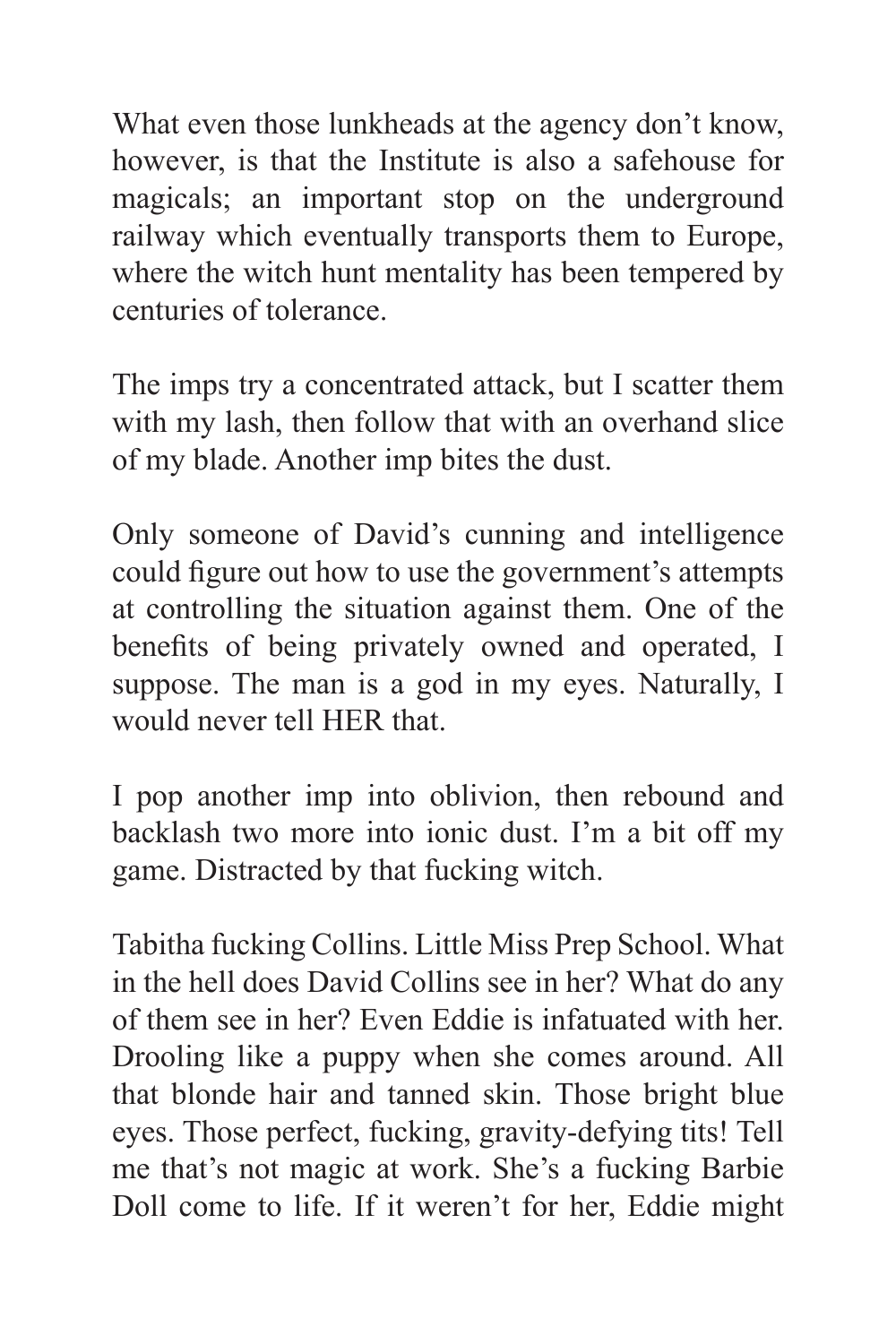actually see me...

Pop. Slice. Fizzle.

No, I can't think like that. It'll only make me weak and that's one thing I cannot afford to be. My mother was weak. Lovesick and infatuated with my father. The perfect, doting wife. A model of civility and grace. It all seemed so wonderful back then. So right. Before we were all dragged out of our home like common criminals, separated and shipped off to concentration camps and holding cells. Before the holocaust. Before the evil times. Even the fact that my father was a lawyer couldn't save the rest of my family.

Thwack. Swoosh. Three more are vaporized. Two more to go.

But I'm stronger than he was. Much stronger. I learned what I could from him and improved upon it. And though it fuels my anger to be a lapdog to our oppressors, I understand the role we actually play. That's why I continue to play it. Michael understands my reasoning better than anyone. He's been inside my head, but he's never judged me for what he's seen there. He does, however, keep a very close eye on me. He knows that, given the opportunity, I will get revenge for what was done to my family. I bide my time for now. Play the good foot soldier. Bring rogue magicals to "justice." For now. But he knows.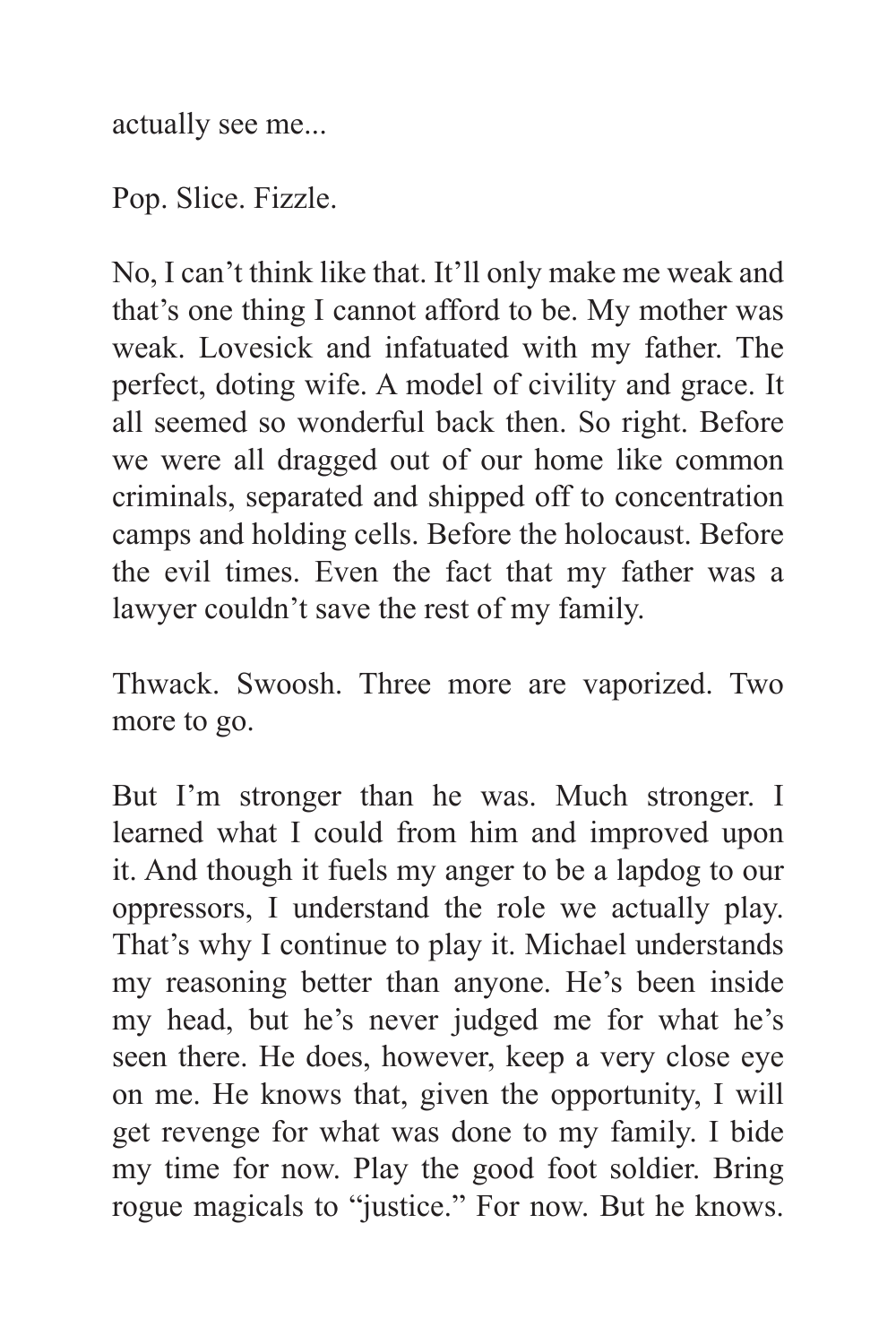He knows...

I step back and let the remaining two imps come to me. I stand perfectly still, my blade before me, dividing my line of sight. The lash is wrapped around my leg, a ready tool of coiled destruction. The imps advance from either side, chittering like monkeys. In my mind's eye, I see the face of Senator Carl Kolchak and my vision goes red. My blade sings and the face of evil disintegrates in a silent scream.

Some day, that scream will be real. And the silence will be over.

\*\*\*\*\*

I'm not at all surprised when the call finally comes.

"A young lady of some importance has been kidnapped by an RM," David says in our briefing. "All that's known about the abductor is that he's from somewhere in the deep South and that he appears relatively young."

Not that it means anything. Magicals tend to age much slower than mortals do. Eddie and I are pushing 50, but look to be in our early 20s. Tabitha is ten years younger and still looks 18. The bitch.

Then he says something that makes my ears prick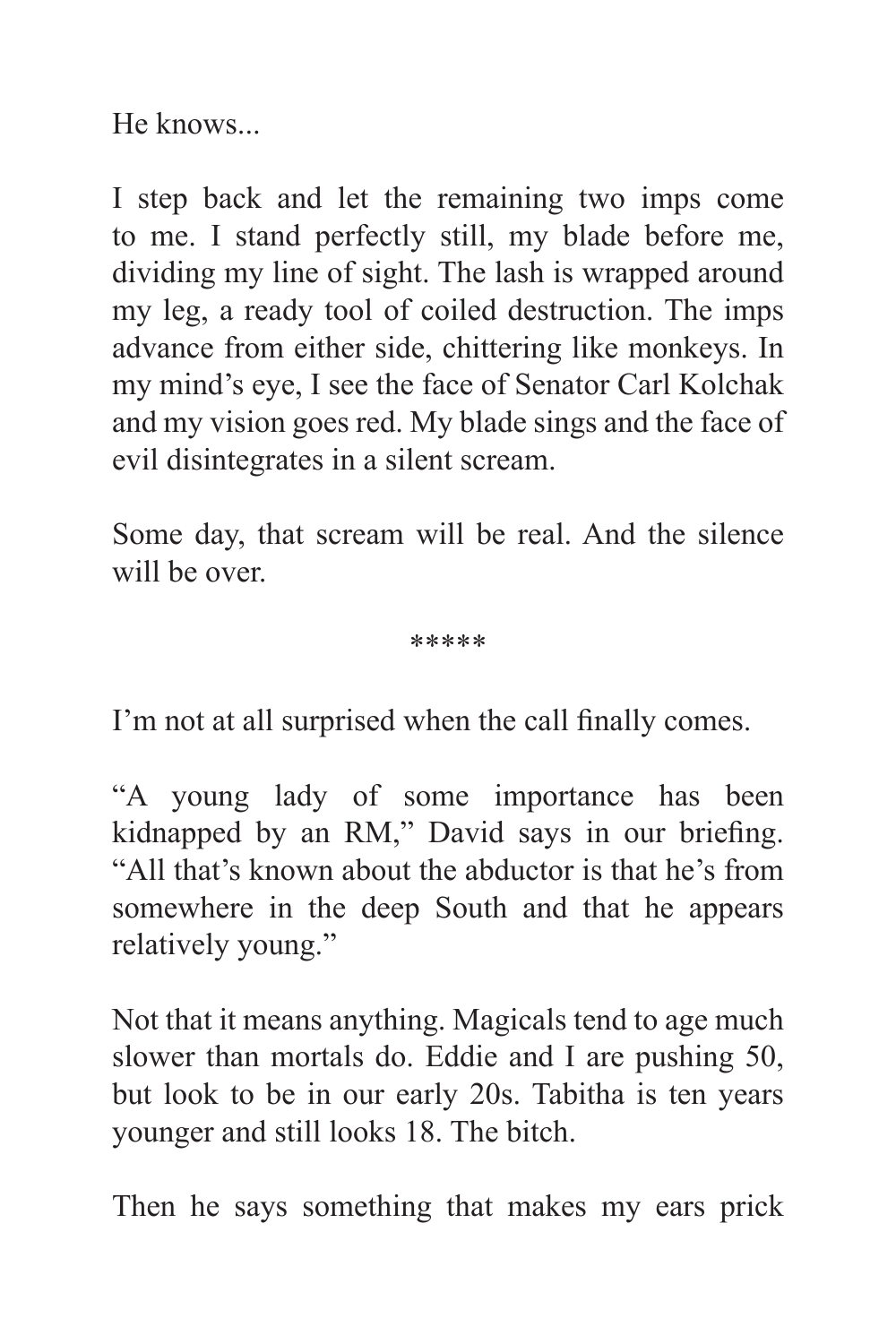up. "You'll be flying to Washington D.C. for this one. It seems our RM has chosen a full-frontal attack on the Capital itself. The abductee in question is the President's daughter."

Michael is watching me intently. It takes all of my learned abilities to make my mind as bland and emotionless as my face.

"My stars, David! That's horrible!"

Everyone turns to look at Tabitha. Everyone except Michael. That just serves to irritate me.

"Why does the fact that it's the President's daughter make it any more horrible?" I ask.

Tabitha looks at me, round-eyed. "Well... it's not any more horrible... it's just... I don't know... Is nothing sacred?"

I raise my eyebrow. "We work for the government, Tabitha. Think about it."

"When will we be leaving, Doc?" Eddie asks, obviously trying to diffuse the situation. I shoot him a withering look. It has its desired effect, as he shrinks slightly and turns his attention fully on David.

"Immediately," David says. "The chopper is on the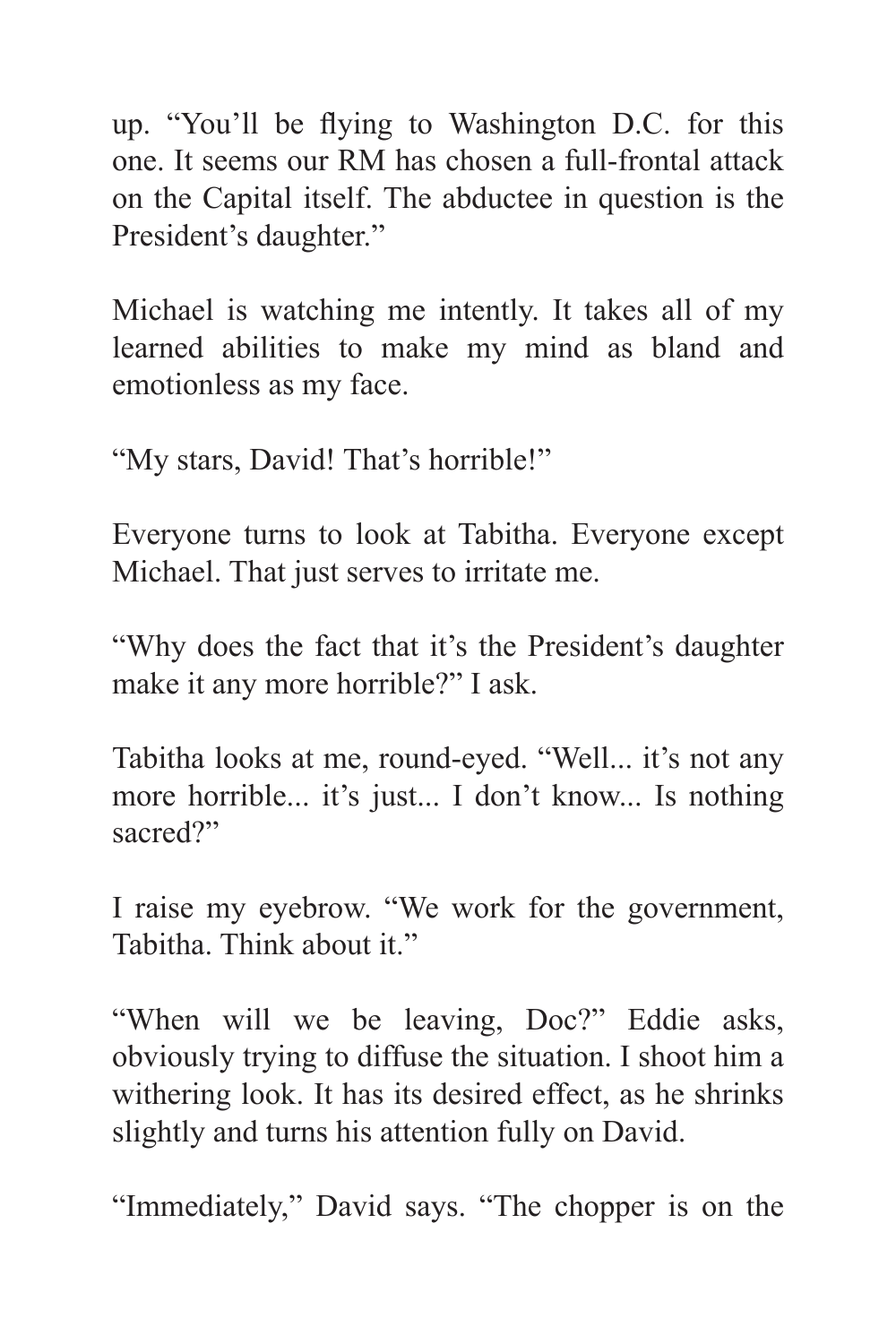pad and ready to fly. Take only what you need. This is an in and out operation. The FBI wants it taken care of quickly, before the press gets wind of it."

"Naturally," I say. "And what are we supposed to do with the RM when we find  $him?$ "

"Standard operating procedures."

"Right," I say. "Try to make him see the error of his ways and if he doesn't, waste him."

"Wednesday!" Tabitha interjects. How is it that the woman can always look so shocked at anything I say. You'd think she'd be used to it by now.

"Don't start with me, Snow White," I reply. "We've got a job to do. It doesn't mean I have to like it. Savvy?"

Tabitha blinks, but opts to remain silent. Maybe she's not as stupid as I thought.

"Let's move, team," Eddie says authoritatively.

"Yes, sir," I reply. He is, after all, our team leader. A role he's perfectly suited for. I hope he can see, when he turns a relieved look in my direction, that I would follow him into hell, if that's what the mission calls for. Him and no other.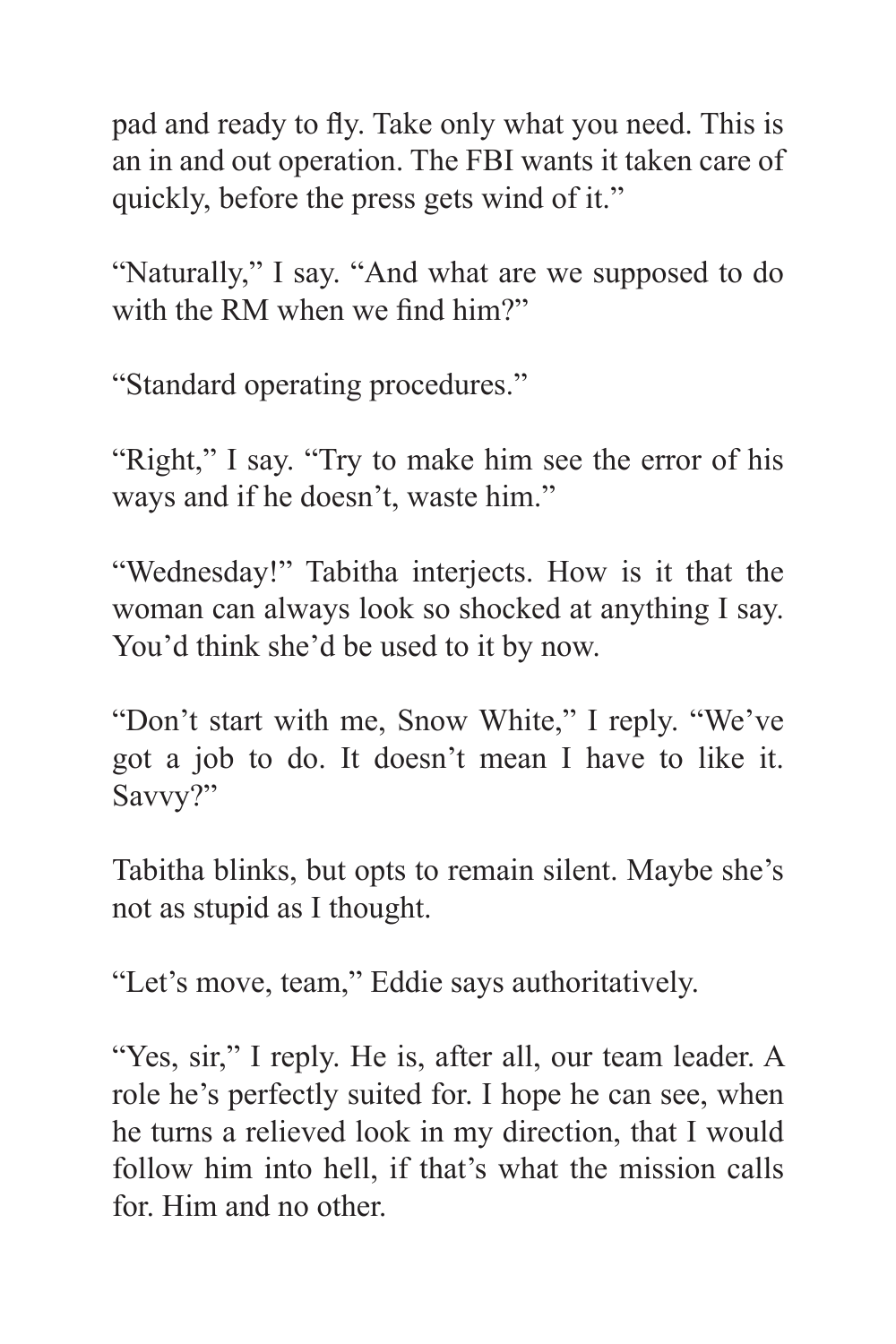

#### **Tabitha**

I'm always a bit nervous when we set out on a new mission. Just jitters, nothing more. They always seem to dissipate when I climb behind the controls of whatever aircraft we'll be using for the trip. I've always had an affinity for flying things. Comes with the territory, I guess. Sort of makes up for the fact that my powers aren't nearly as strong as my mother's were. No snappy flying suits and broomsticks for me. My grandmother never quite got over that little glitch in my wiring. Even sent me to the exclusive Hogwarts prep school in Europe, but all the flying lessons in the world couldn't get me off the ground without a rudder and control panel.

"You're cleared for take-off, Tabitha."

My husband's voice sounds a bit tighter than usual. I try to put him at ease, by sounding more chipper than I actually feel.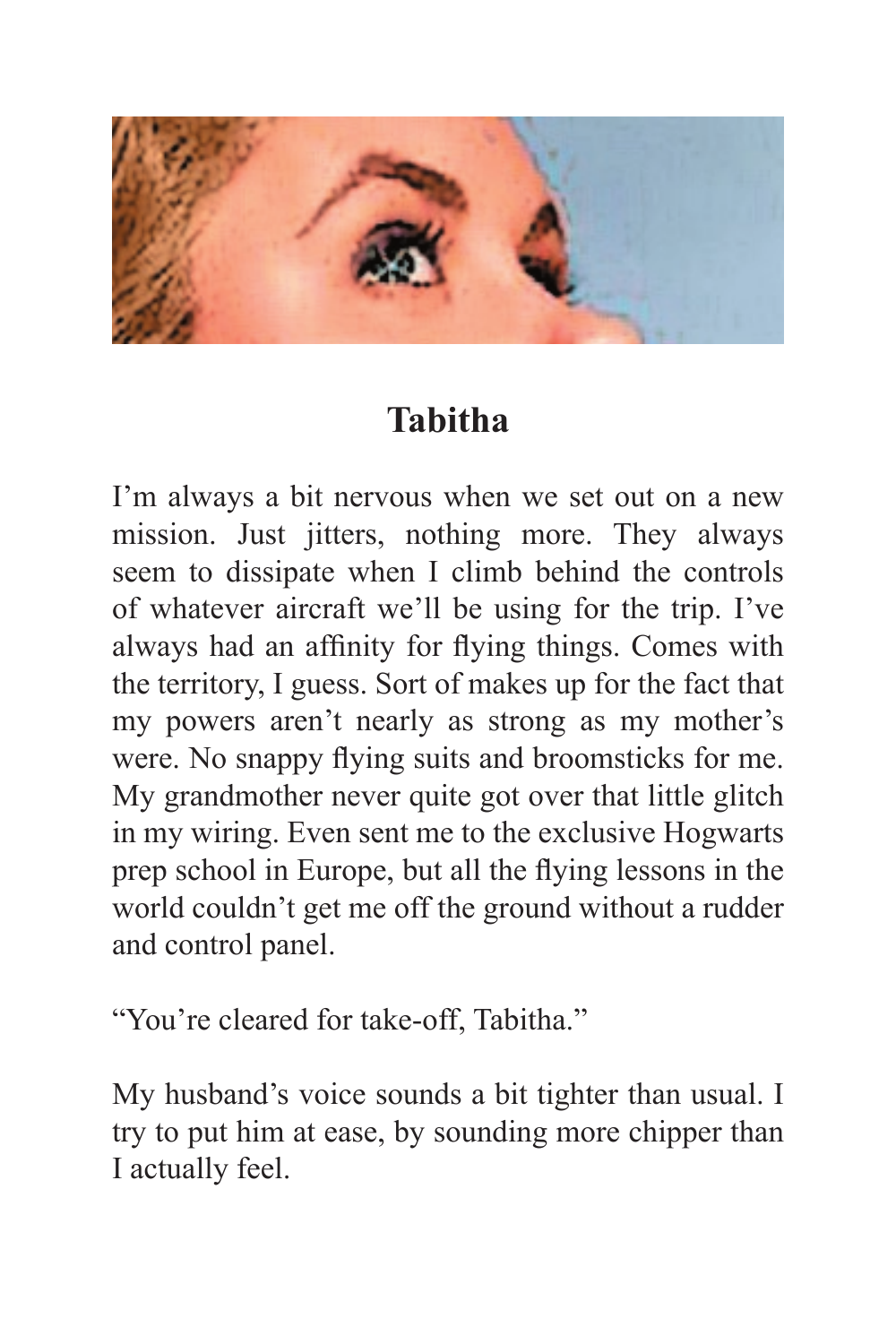"Roger, dodger. We'll be back before dinner. Keep it warm for us"

It seems to have the desired effect. I can almost hear the smile in his voice when he responds with "I'll do that. Be safe. No heroics."

"Is that supposed to be funny, or just ironic, David?"

I wince inwardly. Why does Wednesday always have to be so... inappropriate. Luckily for us all, David takes it with a grain of salt.

"Both, I suppose. Take care of one another."

"No problem, Doc," Edd says authoritatively. "We've got it all under control. Back soon."

Thank heavens for Edd. His strength and leadership abilities are really all that hold this team together. He seems to be the only one who can keep Wednesday under control, these days. She's such a wild card. There are times that I wonder if she's even right for this sort of organization. Not that I would ever question my husband's choices, but still...

"Okay, head's up, team," Edd says, once the com has been silenced. "From what intelligence tells us, our RM hasn't exhibited any outward manifestations of power, but we've got to be ready for anything."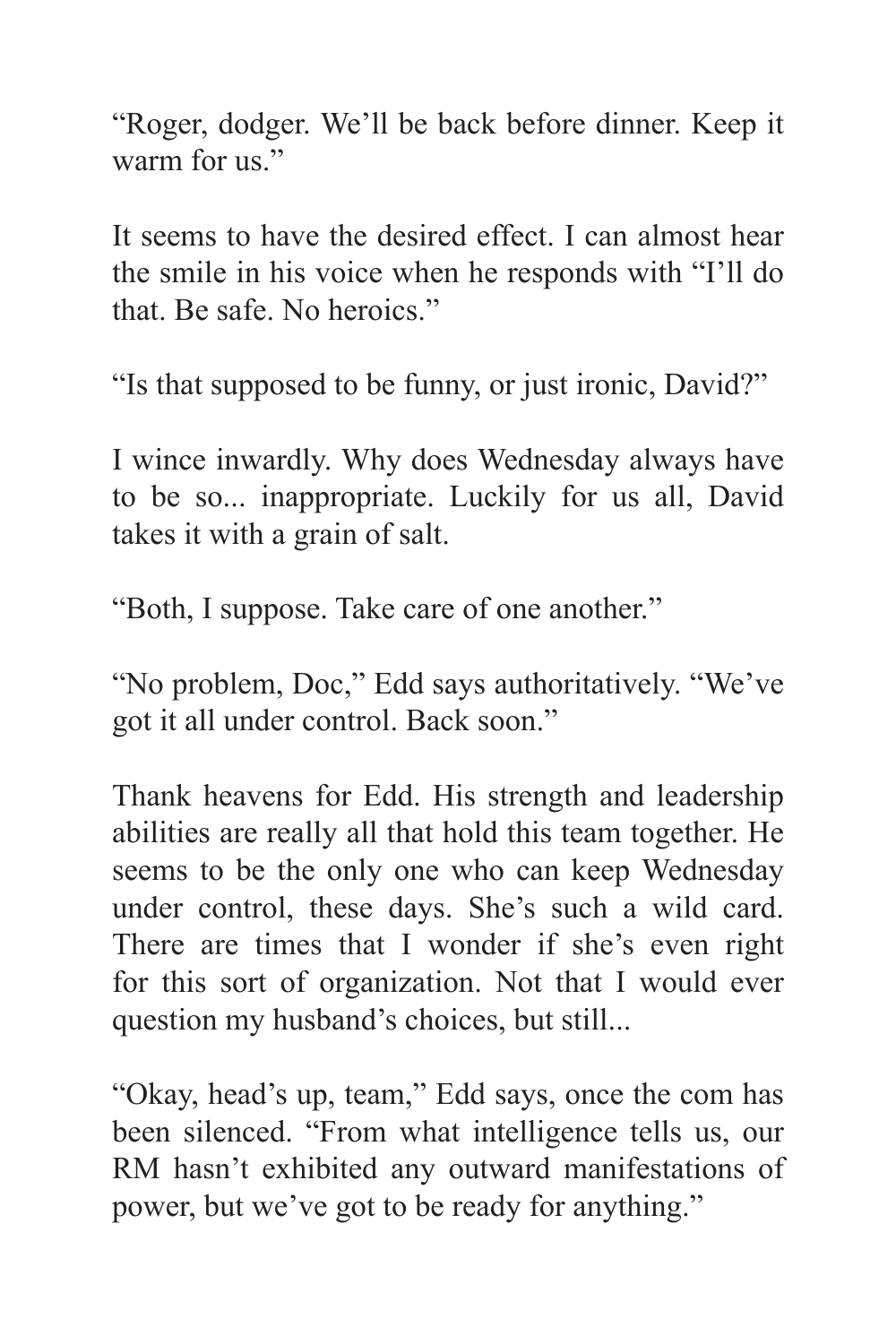"How do we know he's an RM, then?" Wednesday asks, spitefully. "Maybe he's just a mortal who's as fed up with our current presidential administration as we are."

"No such luck," Edd says, confidently. "He somehow escaped being registered, but he's announced himself, loud and clear. In his message to the White House, he stated that unless the President significantly changes his policy regarding magicals, he will never see his daughter again. I don't have to tell you what that implies."

"Oh, my stars. That poor girl!" I can't help myself. It just slips out. I ready myself for the inevitable snipe from you know who...

"I guess it's escaped you, little Miss Perfect, that this is an act of desperation, by someone who probably isn't much different from you or me."

"No," I reply acidly. "It did NOT escape me. And he's nothing like me, little Miss Sourpuss. I would never kidnap an innocent girl and use her like some sort of... of... pawn!"

Her meanness presents itself full throttle. "We're all pawns. You're just too stupid to realize it."

"Okay, that's enough," Edd says forcefully. "We've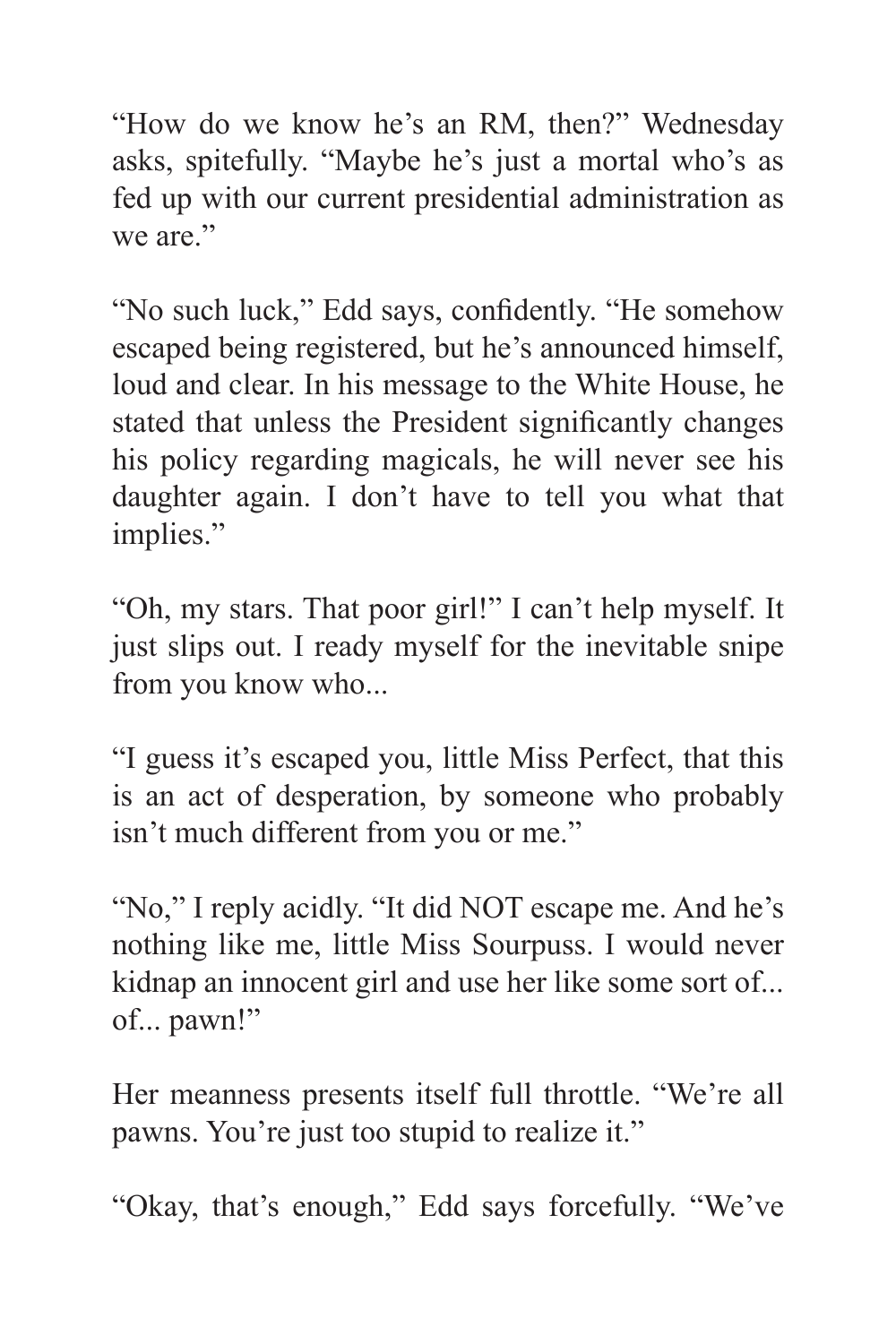got a job to do and we're not going to get anywhere if we're arguing amongst ourselves about the particulars."

I feel stung by his rebuke, but Wednesday just lets it roll off her back. "Of course, Edd," she says a little too sweetly. "You're right. We're just wasting valuable time. What's our plan of action?"

I hate it when she acts like she's the victim. Toadying up to Edd, just because he's the team leader. She's just lucky I don't have the powers my mother possessed. I'd have turned her into a toad a long time ago. Oh, who am I kidding. I could turn her into a toad right now, if I really wanted to. It just wouldn't be appropriate in a team member. Not to mention how disappointed David would be. Silently, I concentrate on flying and processing the plans Edd is laying out for us.

\*\*\*\*\*

The thing I love about flying, is that it gives me a lot of time to think. The trip from Maine to Washington, D.C. isn't a long one, but I still find myself wondering what kind of person would kidnap an innocent girl to make his point. It just seems so, I don't know, brutal. Not that I should be surprised by brutality in this day and age. It's a brutal time. And as much as I would never admit it to her, I do think that Wednesday is right. We are pawns. Pawns in a secret war.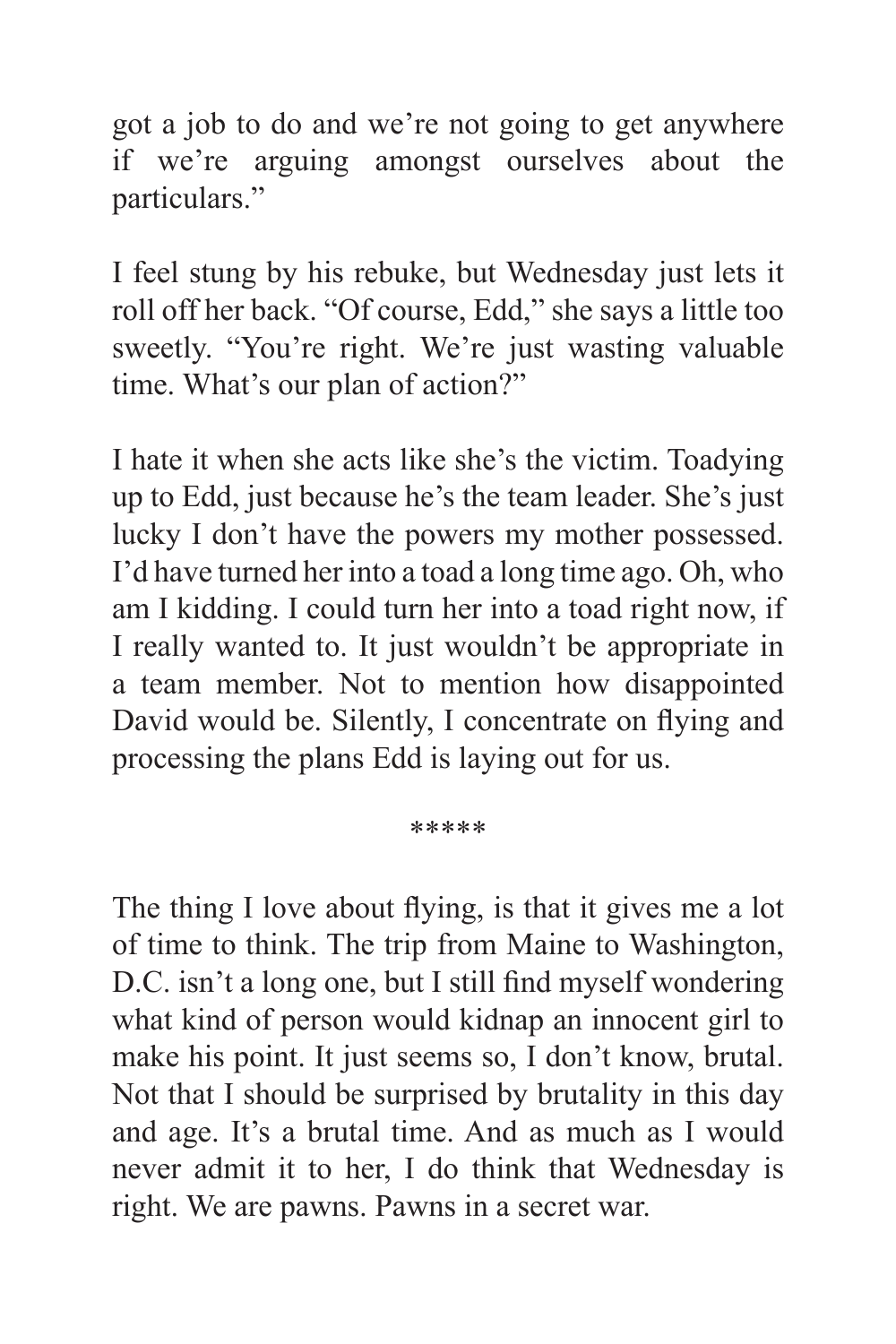Oh, we do a lot of good. I believe that strongly. We've helped a lot of people. But we've also done a lot of damage, too. Most magicals who are aware of us, despise us. They see us as traitors to our kind. If only they knew of David's brilliant underlying plan. And that, despite appearances to the contrary, we really are the good guys. We've made a lot of sacrifices. And we've lost just as much as they have. Sometimes I think more.

It doesn't seem like so long ago that I was living with my parents and little brother, in our lovely little house on Morning Glory Circle. We were always surrounded by family. My grandmother was a frequent visitor. As were various uncles, aunts and distant relations. My father wasn't always happy with the intrusions, but as a child I lived for them. I thought my life would always be like that. Even when I was shipped off to school in Europe, I saw my mother and grandmother often. I just naturally assumed that they would always be a part of my life.

I can't think about the rest. Don't allow myself to do so. My mother and grandmother are gone. Other members of the Dobson clan have been forbidden to ever set foot on American soil again. My father and I had never been very close and, after that horrible night, he always cried when he saw me. Said I reminded him too much of my mother. Then he would lecture me on the dangers of witchcraft, until I couldn't stand it any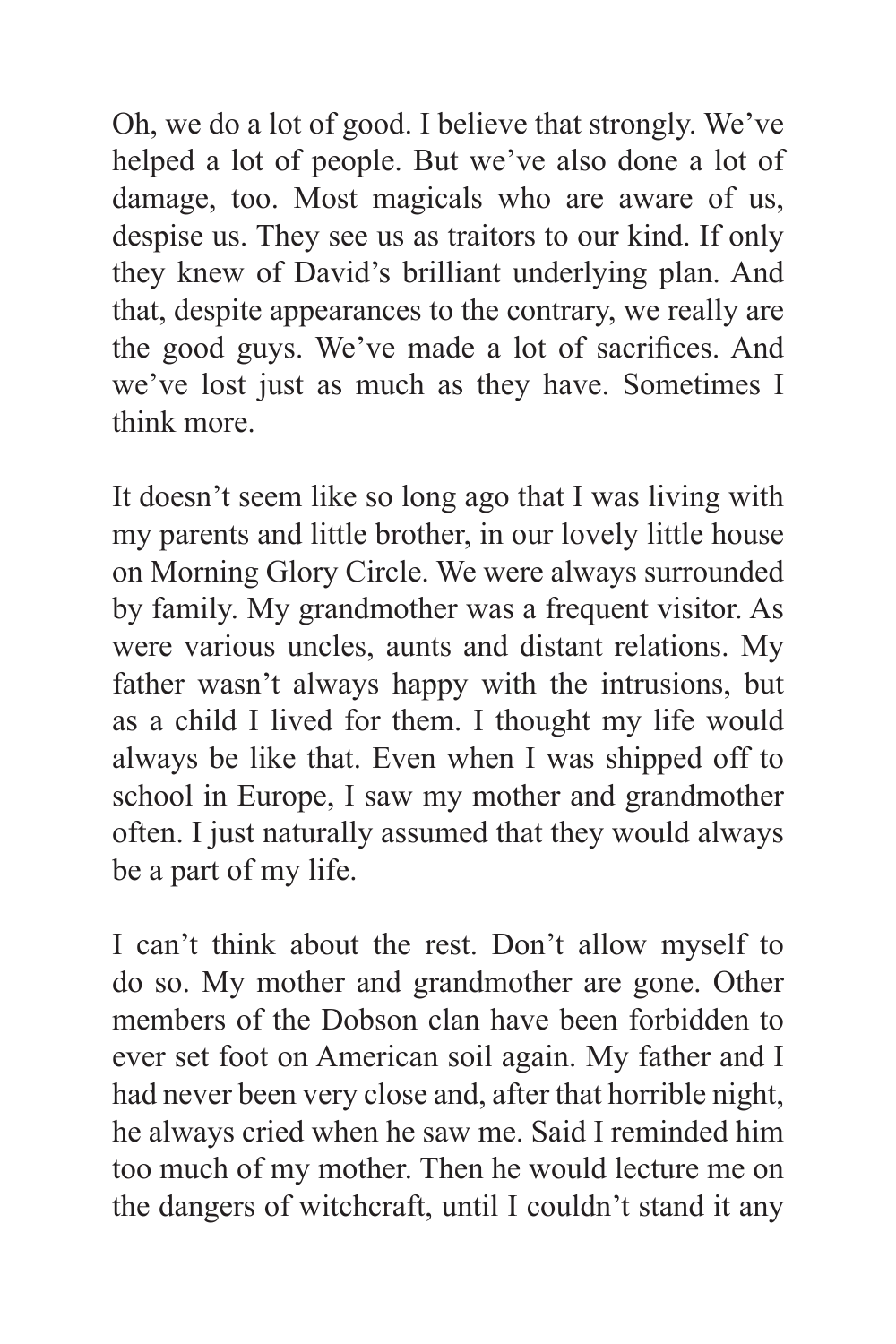more and would have to retreat to the safety of my own apartment in the city. He died a few years ago. My brother, Adam, says it was alcoholism. I think he died of a broken heart.

It was pure luck that I met David Collins when I did. He had been giving a lecture on the important contributions magicals had made toward the benefit of mankind over the centuries, when a group of thugs decided to make an example of him. They attacked him openly and dragged him from the stage. They beat him and probably would have killed him if I hadn't interceded. I whisked him away to a hospital, then stayed by his side to make sure he would be okay. A few months later, we were married and I became the mistress of Collinwood.

Sounds romantic, doesn't it? I suppose it was, in a way. Oh, don't get me wrong, there was a lot of romance early on, but try as hard as I might, those moments become harder and harder to remember anymore. David's gotten older and more focused on his Institute. Our home has become the home to many. Some simply pass through, defeated, disillusioned, desperate to escape the hell our country has become. Others, like Edd, Wednesday and Dr. Rhodes, have chosen to stay and become a part of David's plan. We've seen so much ugliness over the years. So much hatred. So much that's bad. These are not very romantic times, I'm afraid.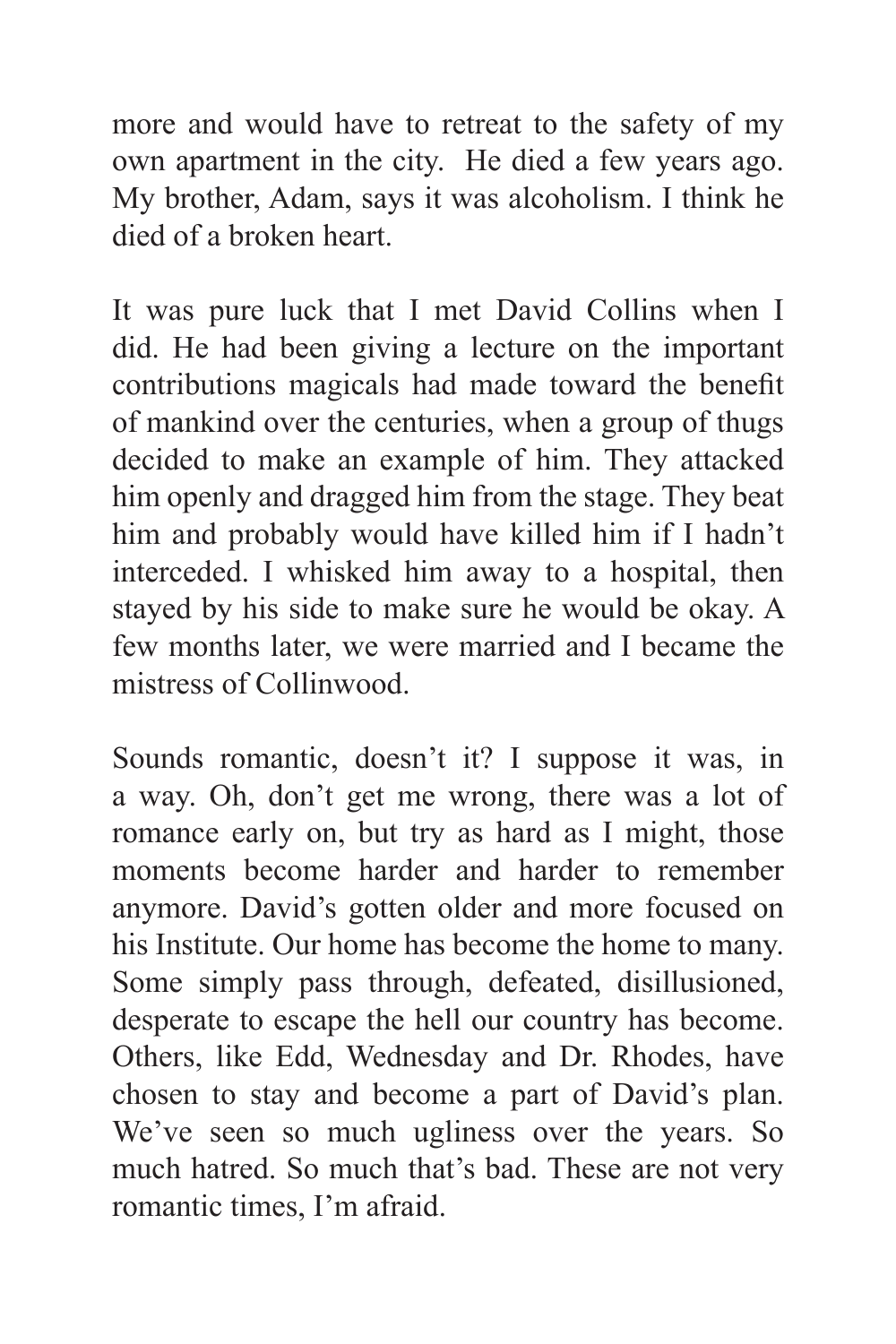

# **Eddie**

It's all controlled chaos when we finally arrive on the scene. Our target has taken several more hostages, but the biggest surprise is where he's holed up.

"How in the hell did he get into the White House?" Wednesday asks with her usual lack of diplomacy. "Aren't you supposed to have people who prevent things like this from happening?"

The thin-lipped agent in charge looks right through her, not easy considering she's towering over him, dressed like a comic book assassin.

"So much for keeping the media in the dark," Tabby says, looking up at the helicopters circling the national landmark.

"Just get him out of there," the agent says to me. "Without provoking the loss of human life, if at all possible."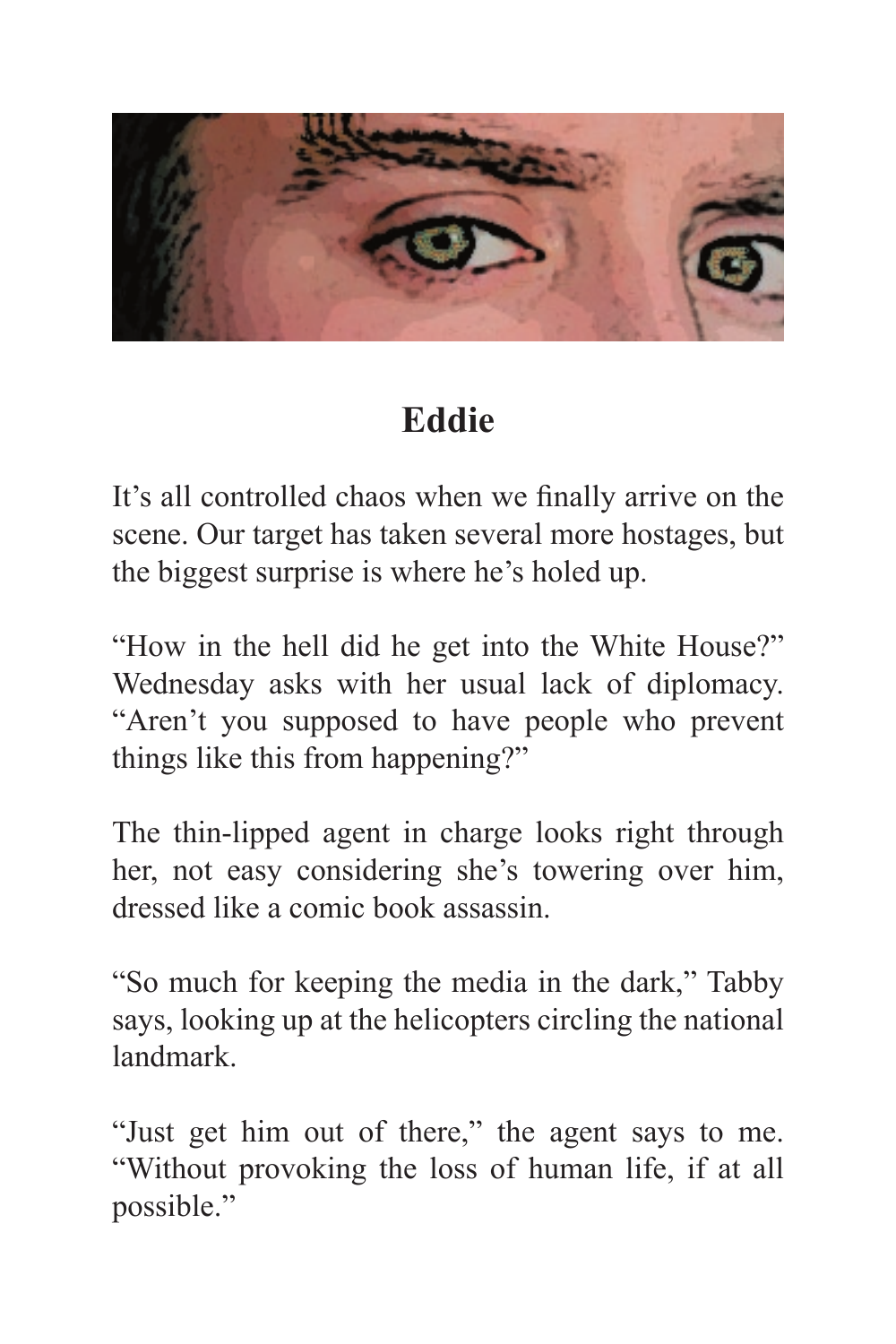"As opposed to non-human life, I suppose?" Wednesday asks, her face unreadable.

The agent focuses on her. "Non-humans are expendable."

To my surprise, it's Tabby, not Wednesday who responds to this slight.

"I wouldn't provoke her, if I were you Agent Jennings. That's a very sharp blade she's packing. And accidents have been known to happen."

The agent turns a stony face in her direction. "I hope that wasn't meant as a threat, Mrs. Collins. Even your husband's considerable influence has its limits. And I don't have to tell you that if anything happens to the President's daughter, it won't go well for you or any of your other so-called magical friends."

Wednesday's facade cracks, but Tabby is quicker. She steps between the two, turning her back on the agent and looking up into her teammate's eyes imploringly. "Don't Wednesday," she whispers. "He's not worth it. Let's do what we can to save this situation. We can lodge a formal complaint later."

"Complaint..." Wednesday snarls, but then takes a deep breath and nods curtly. "Of course. You're right."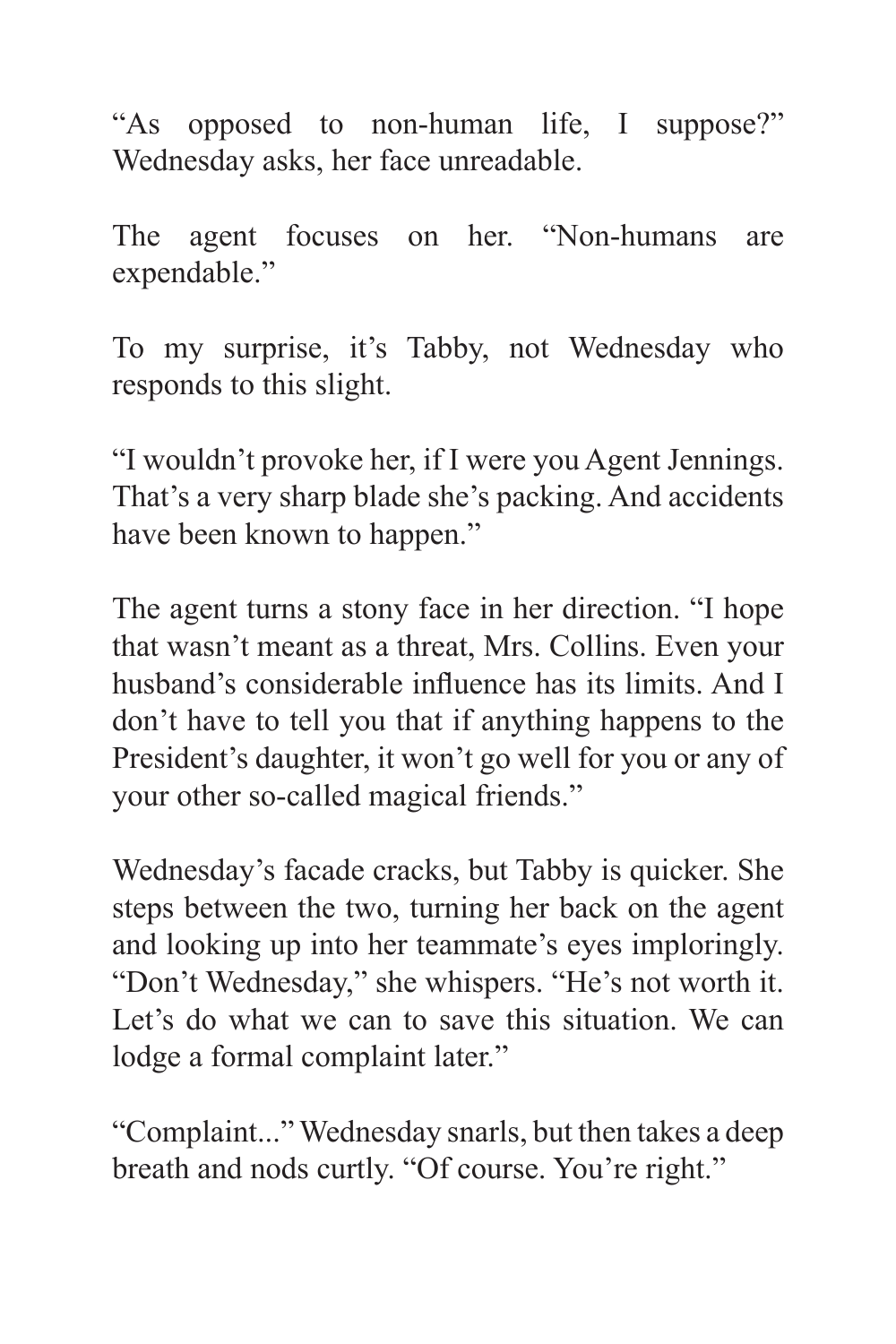The agent, apparently miffed at having been upstaged, turns to me. "I'd keep my bitches in line, if I were you. This is Washington D.C., not San Francisco. You have no allies here. Just do what you were sent to do. Get in there and take that asshole out."

"Where, exactly, is he holed up?" I ask, trying to keep control of the situation.

"The Diplomatic Reception Room," the agent says.

I look toward the building. "How appropriate."

"Your opinion on this situation isn't appreciated," Jennings sneers. "Just get in there and take out the trash"

Fury often fuels my change. I make a great show of it, feeling the lupine energy coursing through my veins, reading the expressions of Jennings and the agents flanking him as I do so. I can feel my canine lips curling into a smile, which is probably mistaken for a snarl. They step back, despite themselves. It's unnerving to watch a man change into a wolf. Especially when there's no full moon in the sky. That inevitability is still hours away. But I don't really need it. Not anymore.

Once the change is complete, Wednesday steps forward and scratches me behind my right ear. "I'd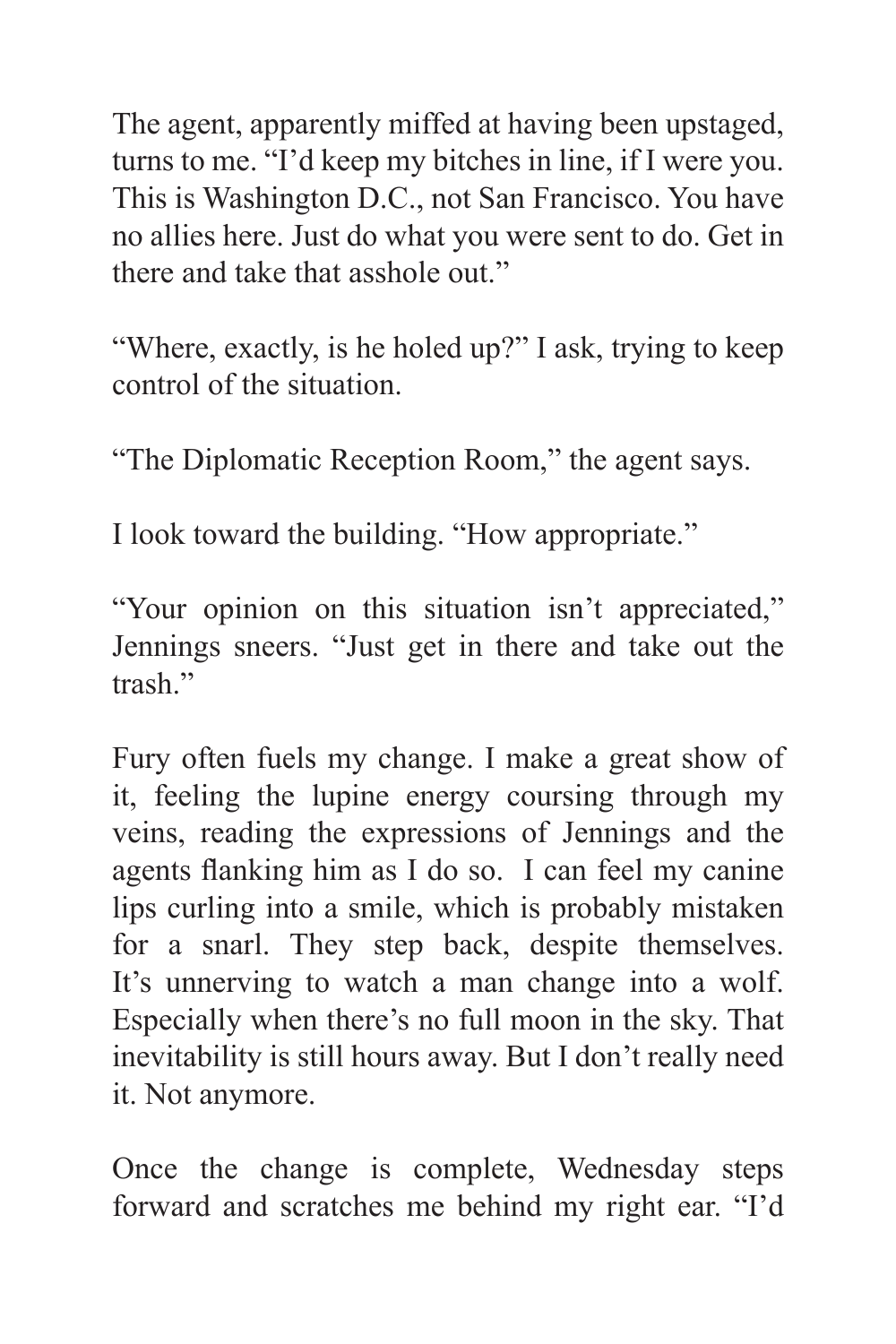stand back, if I were you, boys. He hasn't had his rabies shot this year."

Jennings turns disgustedly and motions his men to follow him.

"Okay, now what?" Wednesday asks. I'm not sure if it's me or Tabby that she's addressing.

"Hold tight," Tabby says. "It's going to be a bumpy ride." Then, gesturing expansively, she teleports us from the barracaded parking lot and into the confines of the President's home.

"Oh, for Christ's sake!" a voice rings out from behind us when we make our appearance. "More of them!"

"Easy, Senator," another voice says, calming the first. "These are our people."

"Our people?" the first voice sneers. "Not as long as I draw breath"

We turn, as a group, to glare at Senator Carl Kolchak. Instinctively, I utter a long menacing growl.

"Nice to see you, too, asshole," Wednesday sneers back.

Rage plays across the Senator's ruddy face and he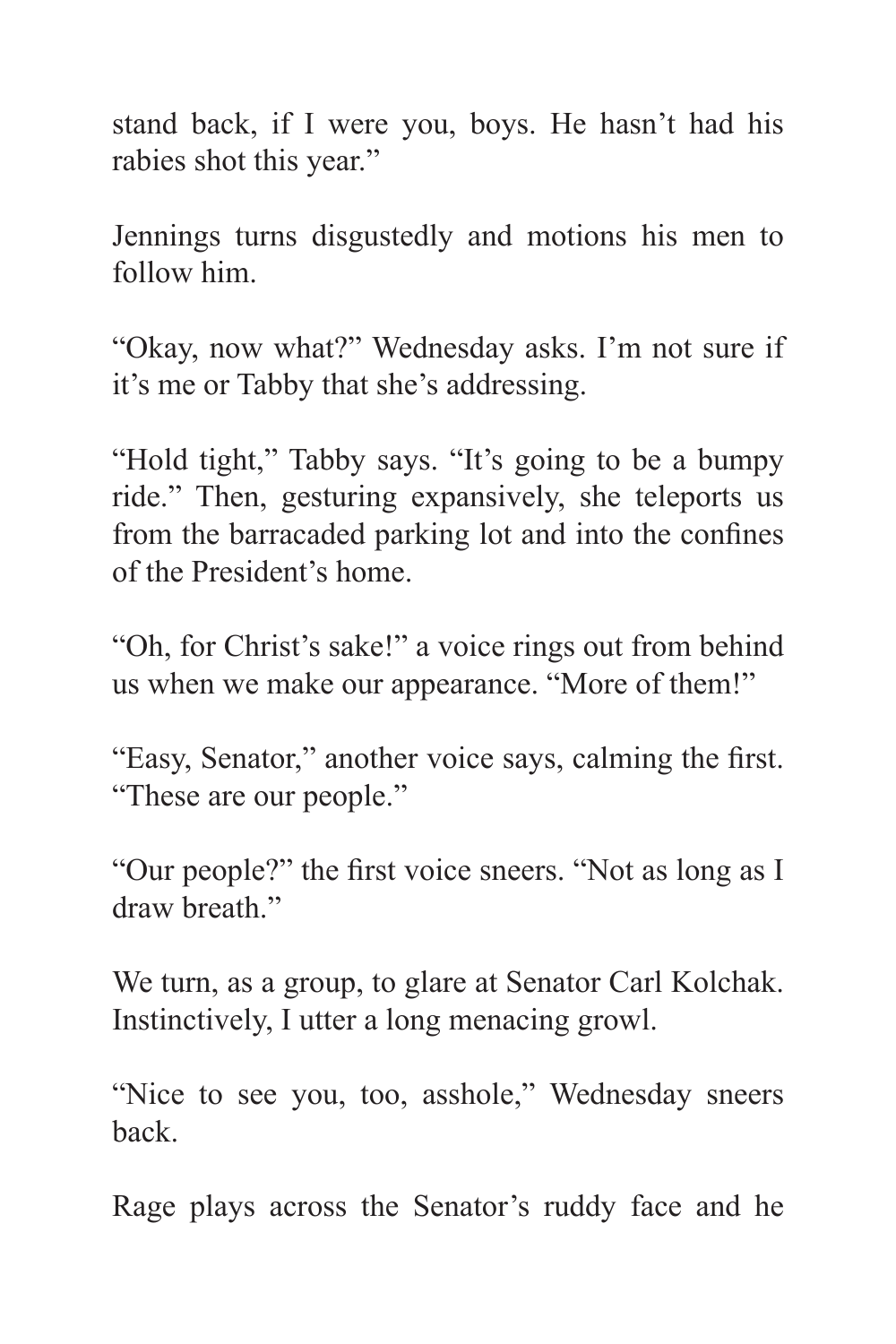reaches out to pull a pistol from the holster of a nearby agent.

Wednesday smiles evilly. In my present state, I can smell the Senator's fear, as well as the surge of adrenaline his actions are causing in my teammate. I crowd closer to her, rubbing against her leg meaningfully.

Tabby steps forward. "Senator, I'm Mrs. David Collins, from the Institute for Paranormal Research." She extends a hand in his direction.

The Senator looks at her as though she's a plague victim. "Get away from me, monster!" he snaps, waving the gun in her face.

"Now, that's just not nice," drawls a new voice from somewhere behind us.

Wednesday and I spin around, assuming attack positions. The speaker appears to be in his late teens, golden hair cropped into a buzz cut, dressed casually in a white t-shirt and blue jeans. He stands uncertainly in a nearby doorway. Unassuming as he appears, I can feel the power radiating from him. This boy isn't just a magical, he's something more. And he isn't alone.

"Who the hell are you," Wednesday asks.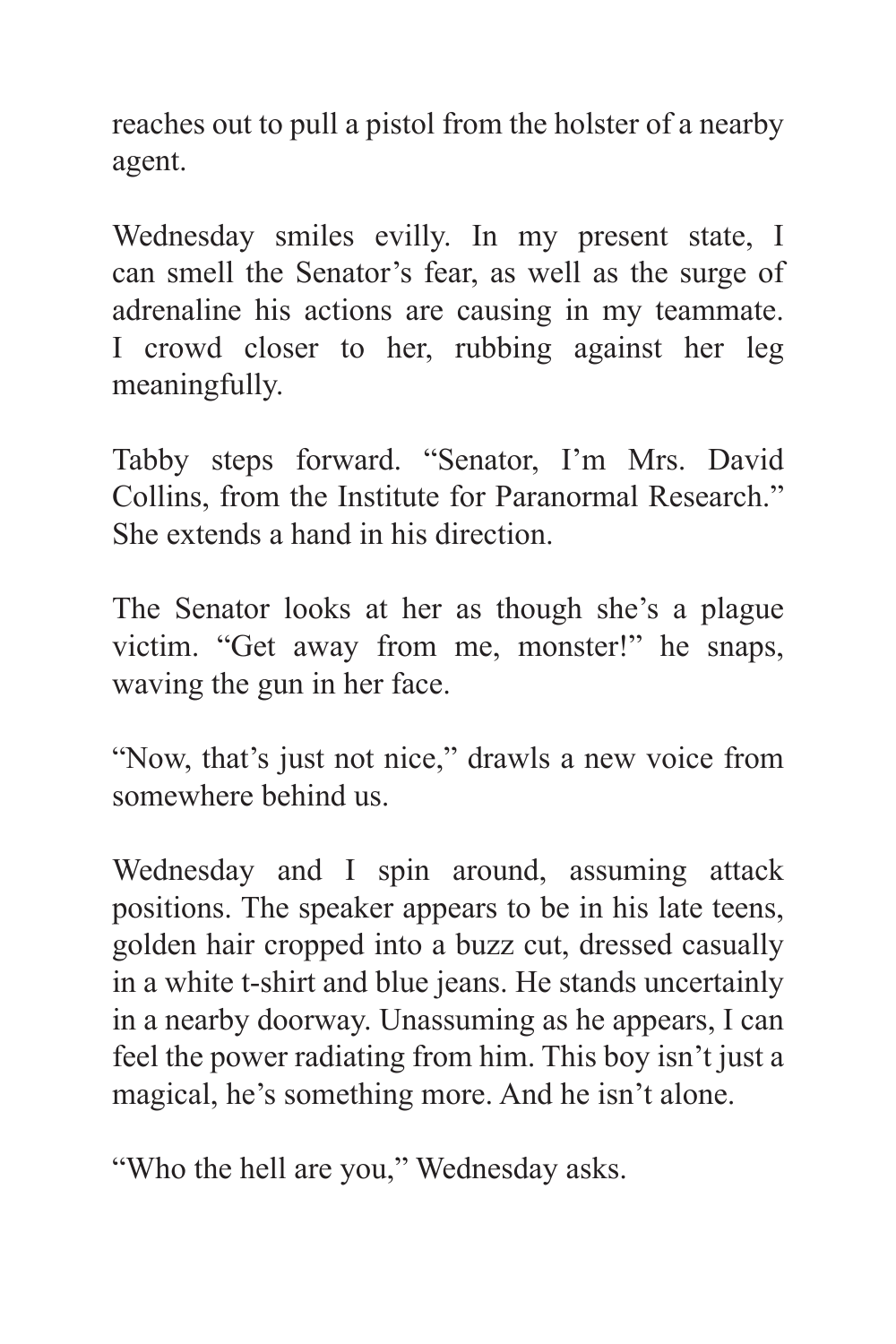The boy blinks. "Name's Caleb. Who're you?" His accent speaks of the deep South.

Quicker than I would have thought possible, Tabitha steps around us. "We're friends, Caleb. We're here to help you."

The boy's eyes narrow. "Ah ain't got no friends. An' ah ain't the one needin' help."

"You've taken innocent people hostage, Caleb."

"Ah know, it's the only way t'get their attention."

The other I sensed earlier becomes more corporeal and I emit a low growl from the back of my throat. A woman dressed in white materializes, standing to the boy's right.

"Shit," Wednesday says. "A ghost."

The boys eyes widen in surprise. "You can see her?"

Wednesday's face loses its composure. "Oh, fuck... I know you! You're that brat from South Carolina. The one they couldn't contain. The sheriff's son. That makes you..."

"Ah ain't nuthin'!" the boy shouts. "Ah'm a man, jus' like them!"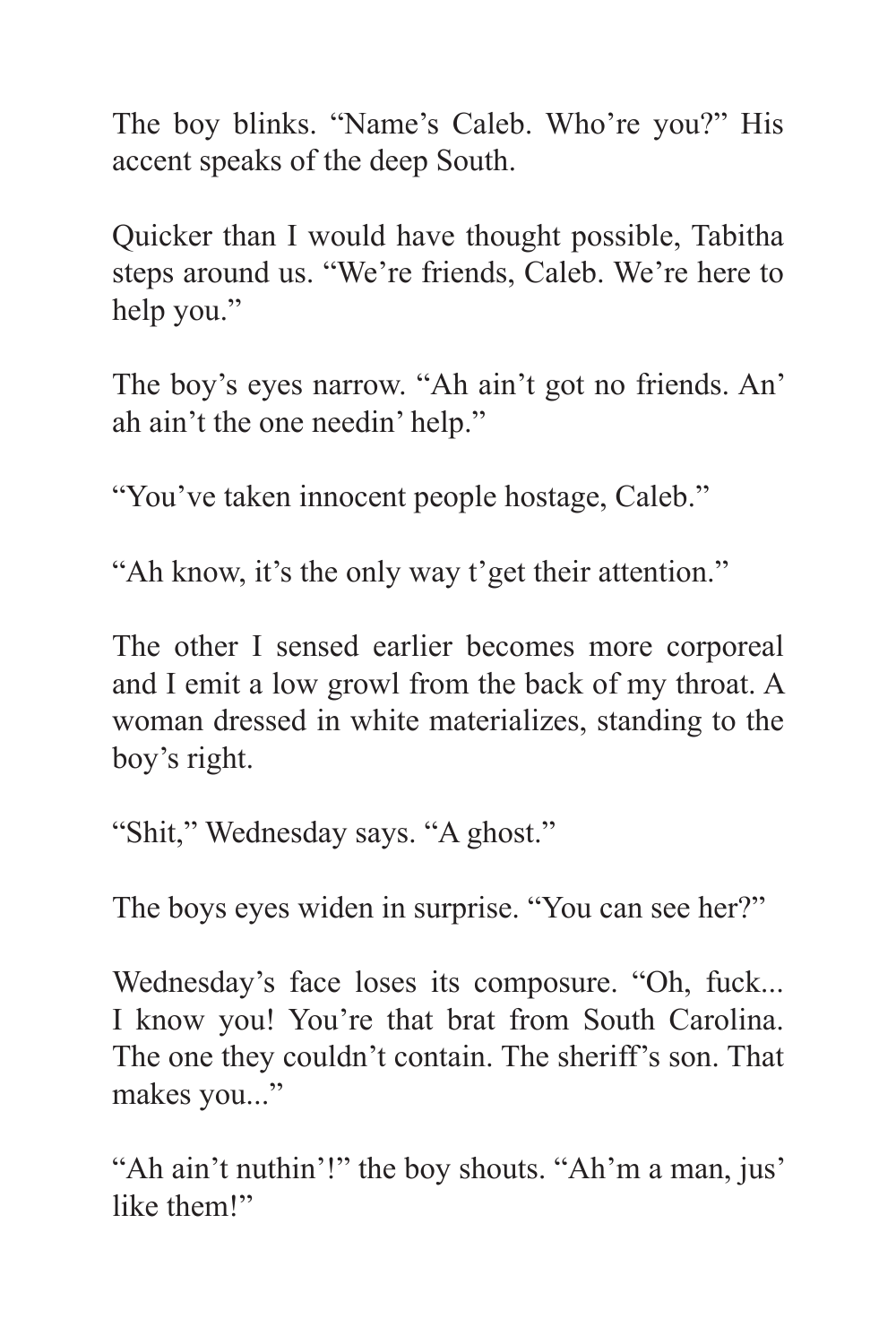"I've had about enough of this," Kolchak shouts from somewhere behind us. "Let's see if you bleed like a man!"

I hear, rather than see, the Senator pulling the trigger of the pistol and suddenly everything is moving in slow motion. I lunge at the boy, putting all of my weight into my shoulder so that I can knock him off balance. I see his eyes grow round and the ghost's mouth open in a silent scream. Then the bullet crashes into the back of my skull and the world splinters into shards of pain and blissful oblivion.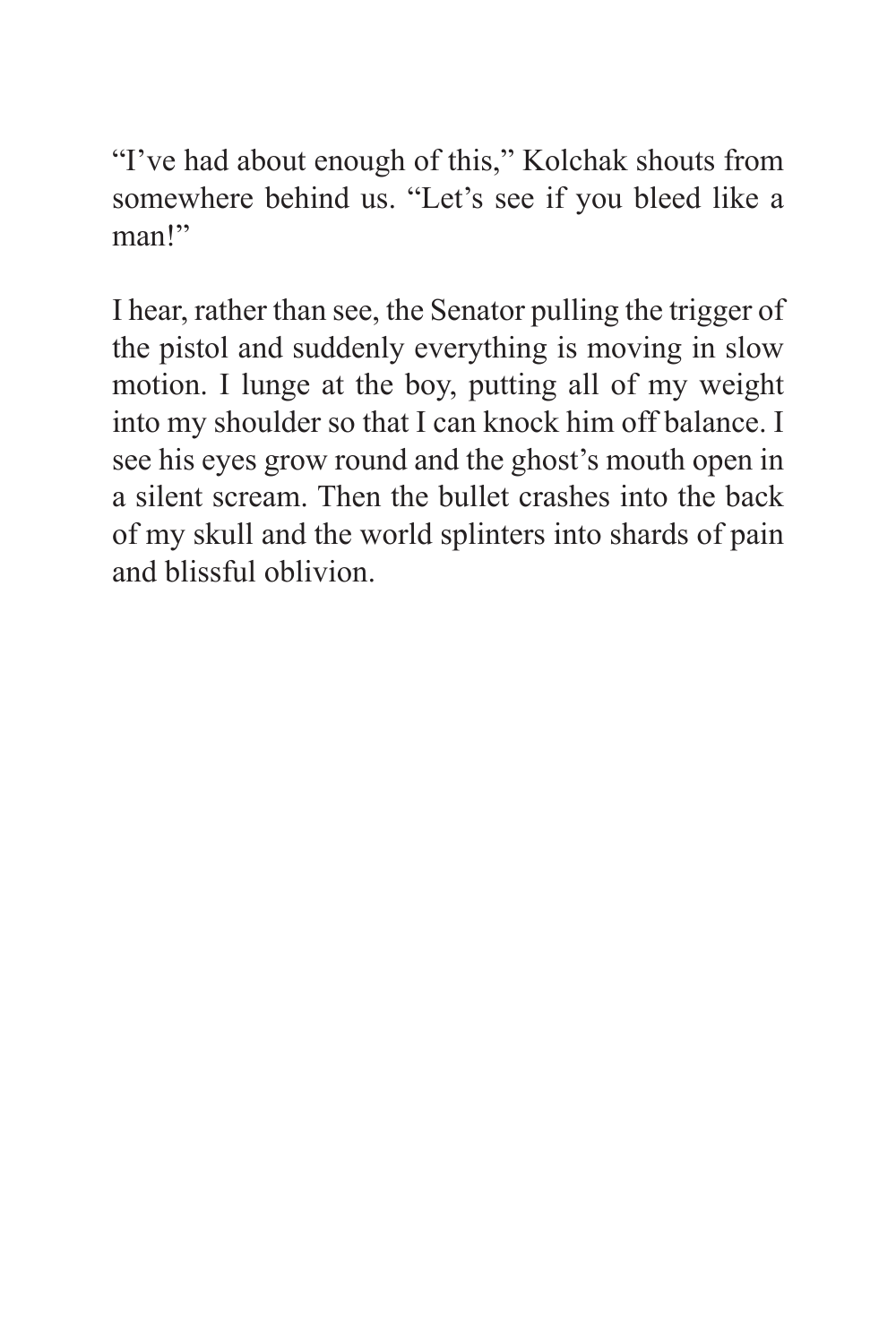

## **Wednesday**

"Eddiieeeeeeeeee!!!"

The scream is familiar. I should be, it comes from my own mouth. I whirl around to see Senator Kolchak preparing to fire another round. Instantly my whip is in my hand, the leather unfurling like a living thing. The leather sings. Guns appear in the hands of the agents flanking the Senator.

"Stop!"

Suddenly I can't move. The descending lash halts in mid-air.

"Senator, prepare to pay for your sins," the boy in the doorway cries. Kolchak, too, appears frozen in midaction. "Come with me," Caleb says, gesturing with an open palm. Almost as though he's in a trance, the Senator lowers the weapon and shuffles forward. As he nears the doorway, the boy steps back and the Senator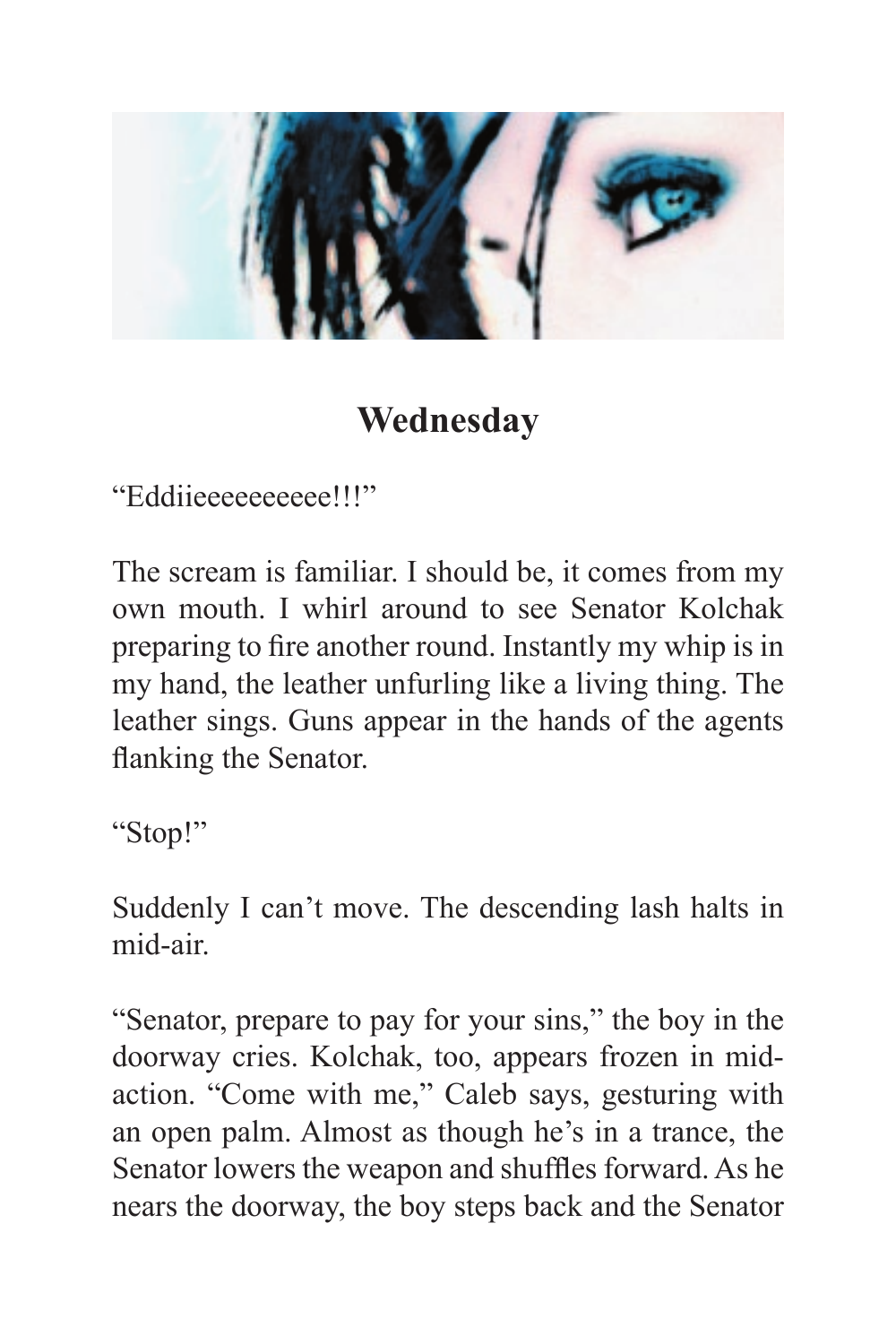follows him through into the other room. Slowly the door swings shut, the sound of its click echoing in the too quiet hallway and breaking the spell. Literally.

The whip descends on empty air. Civilians and agents alike scatter. Chaos erupts.

"Tabby," I bark. "Get Eddie out of here!" For once she doesn't argue. That unmistakable chime, a whoosh of air and she's gone. All that remains is a splatter of blood decorating the doorjam and wall. And a helpless rage, like nothing I've ever felt before.

\*\*\*\*\*

"This is an unmitigated disaster!" Spittle flies from Jennings foamy lips. "You were supposed to rescue the hostages, not give him another one!"

"What the hell was the Senator doing in that hallway?" I ask angrily. "Everything would be fine if your people had done their job and kept the area clear!"

"Don't you dare blame this on the Senator or my people! It's your bumbling that caused this problem. And you'll damn well pay for it if he's hurt in any way!"

It takes all my strength not to separate his head from his shoulders.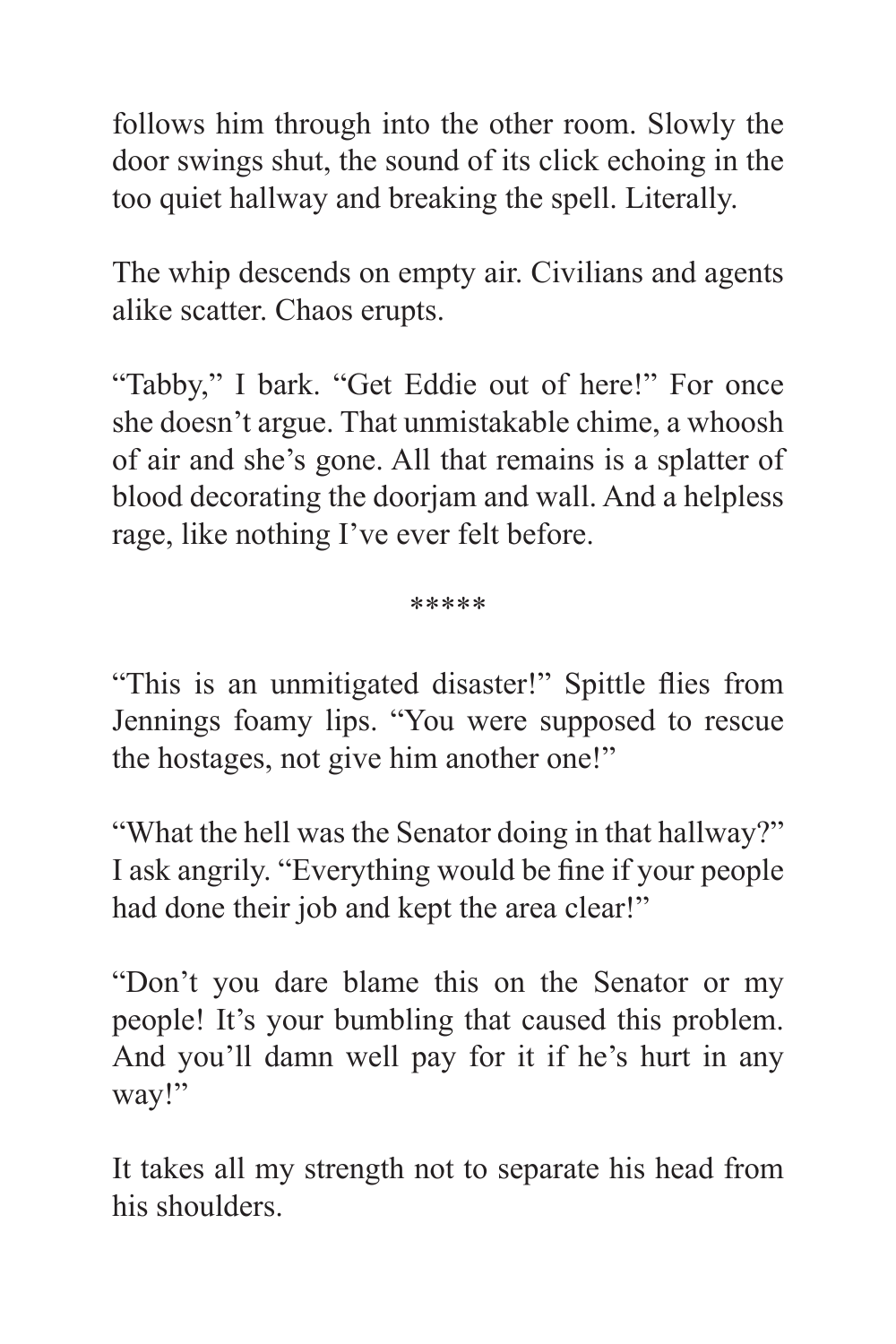"If I were you, mortal, I'd get the FUCK out of my face!"

"Agent Jennings, please do as she says." Tabby's face is hard and cold. There's blood smeared across the front of her white bodysuit and the right sleeve is red all the way up to the elbow. "You're not helping matters any."

"Just who do you think you're talking to!" Jennings screams.

Tabby reaches up and pinches her tongue between her thumb and forefinger. Jennings grabs his throat, his jaw flapping like an unhinged box lid, but no sound comes out. His eyes bulge out of his head and his face grows even redder, but still he can't utter a word. Tabby turns away from him dismissively.

"Nice trick," I say. "I wish you'd done it sooner."

She looks annoyed. And something else. I fear the worst. This is the first moment I've had to talk with her since emerging from the building.

"Is Eddie..."

Her brow furrows and her nostrils flare dramatically. "He's badly hurt, but he'll survive. Luckily there was no silver in those bullets."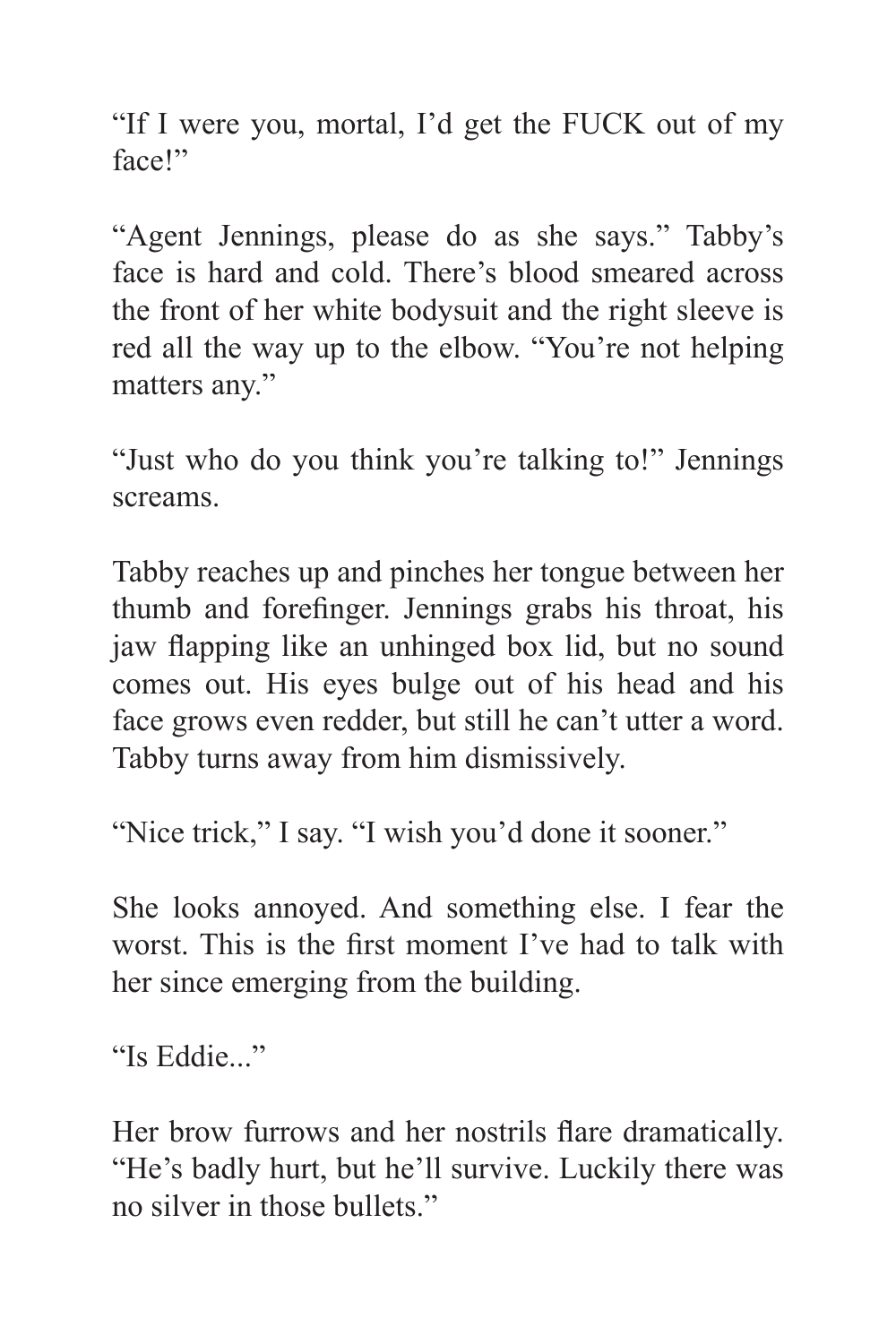I turn to focus my rage on the Executive Mansion, looming like a storm over the proceedings. "I'm going to kill that man."

"Caleb may beat you to it."

Another agent, standing nearby, lowers his cel phone and says, "We've got a bigger problem."

"I don't see how it can get much worse." I look at Tabby. She's taken the words right out of my mouth.

"It's worse," the agent says. "Your rogue has somehow gotten hold of a camera and is now broadcasting his demands on national television"

\*\*\*\*\*

"He's got it locked up tight as a drum," Tabby says. "I don't know how he did it, but that entire wing of the building has become a magical dead zone. Nothing magical works, which means I'm pretty much useless to you now."

I don't say it. Somehow, it just doesn't seem right.

"I guess it's up to me, then," I say. "Aside from extraordinary luck and a quick healing ability, I have no real powers."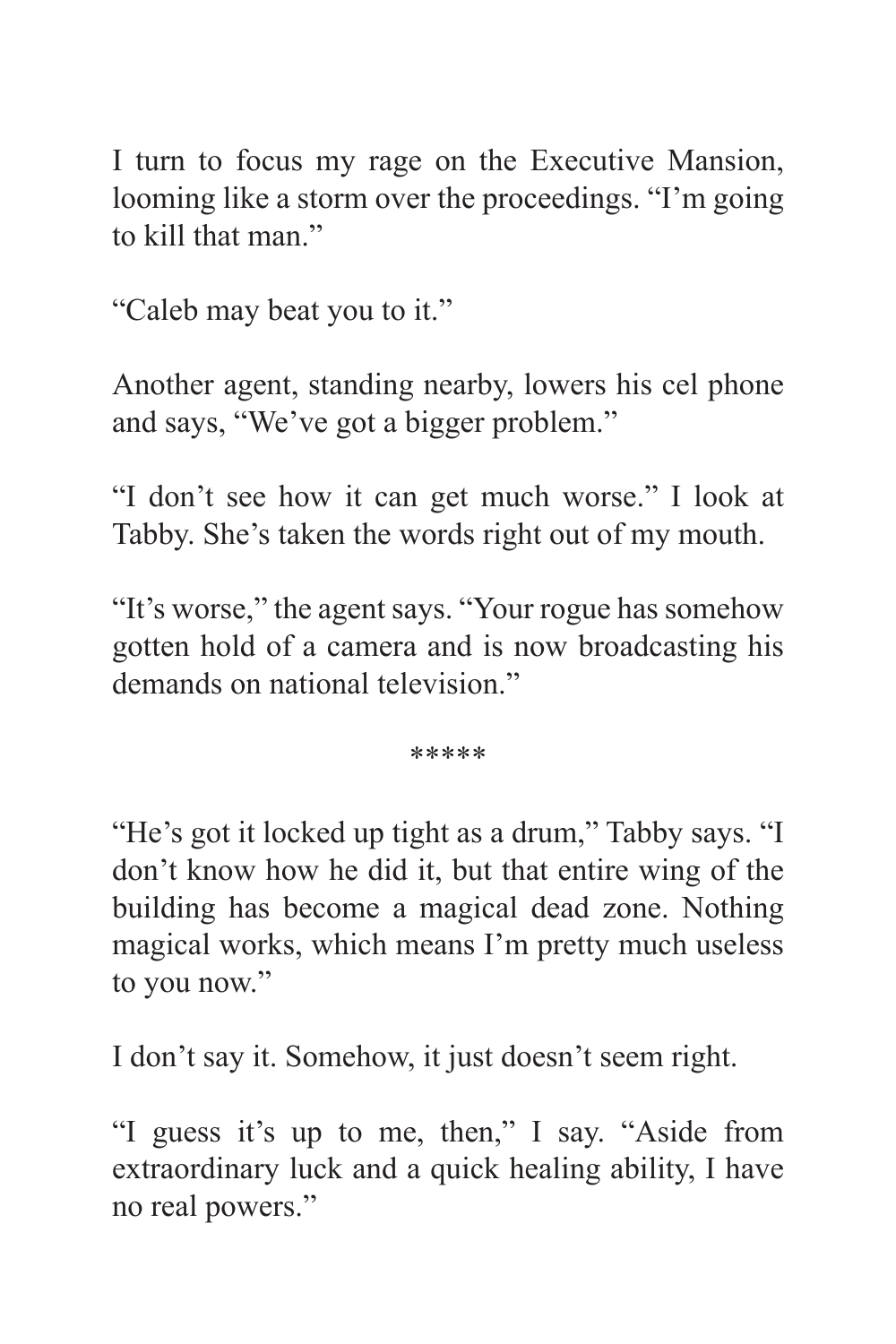"Your sword and whip skills?"

"All learned and honed through years of training. My father was an expert swordsman."

For the first time in hours, hope creeps back into Tabby's blue eyes. "Remember what David said. No heroics. If you can get in there and convince him to drop those shields, I may be able to get you both out. We can let the agents handle the hostages."

"That's a tall order. What if he doesn't listen to me?"

"He has to. I can't transport the unwilling or the resistant. You know that. You're going to have to convince him that it's in his best interest to trust us."

"I'm not even sure I trust us."

Tabby looks confused and a little hurt. "Do your best, Wednesday. Please? That boy's life is at stake," She crosses her arms, rubbing her left shoulder with a blood speckled hand. " I'd like to get us all out of here as soon as possible. I don't like the way that crowd is reacting to our presence. Agent Jennings was right about one thing, we have no allies here."

She's right, of course, and I hate her for it. I can't help myself. It's either that or feel sorry for her. I'm worried about Eddie. Feeling things I don't want to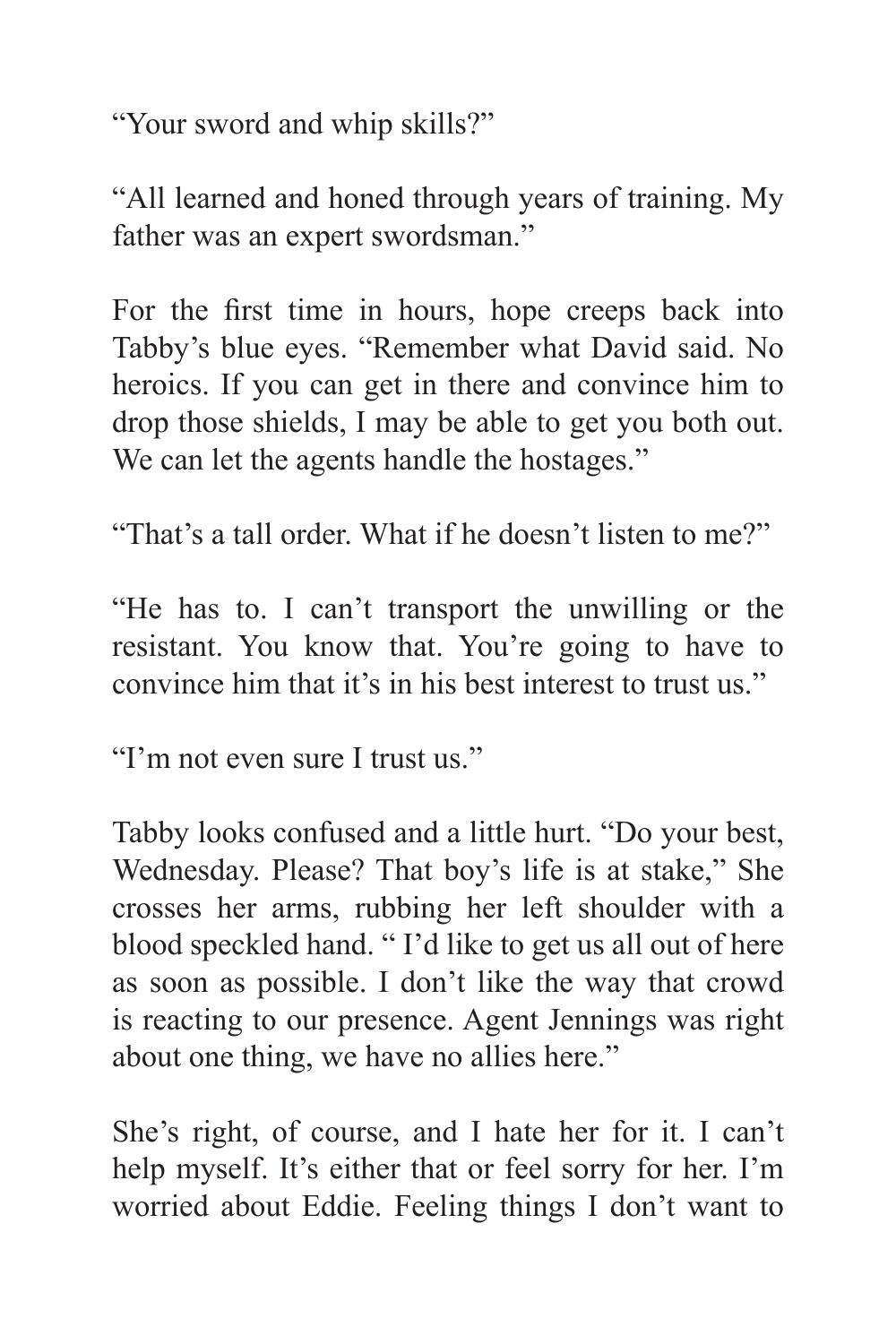admit. I have to stay sharp. Hate makes me sharp. Compassion, on the other hand, is a weakness I can't afford right now.

\*\*\*\*\*

I know how to get in. I know how to get him to let me in. I just have to wait. Alone. That's the hard part. Convincing that asshole Jennings and his drones to evacuate the garden outside the room is cake by comparison. Using all the diplomatic skills I can muster, I get them to completely evacuate, not lurk in shadows. Caleb would know they were there. Just as he will know that I'm here.

It's part of his power. I know who he is. I know what he is. He may be conflicted, as so many of the newer generation of material planers are, but he's still who and what he is. He'll sense me. And when his curiosity gets the better of him, he'll either come to me, or open the doors and let me in. So, I wait. Alone.

I watch him watching me through the windows of the garden door. It's drizzling now. I'm cold and wet, but I don't show it. I stand, perfectly still, concentrating my gaze on the doors. Meeting his eyes when they present themselves. To him, I must appear as nothing more than a shadow. A statue. Or a patiently waiting specter of inevitability.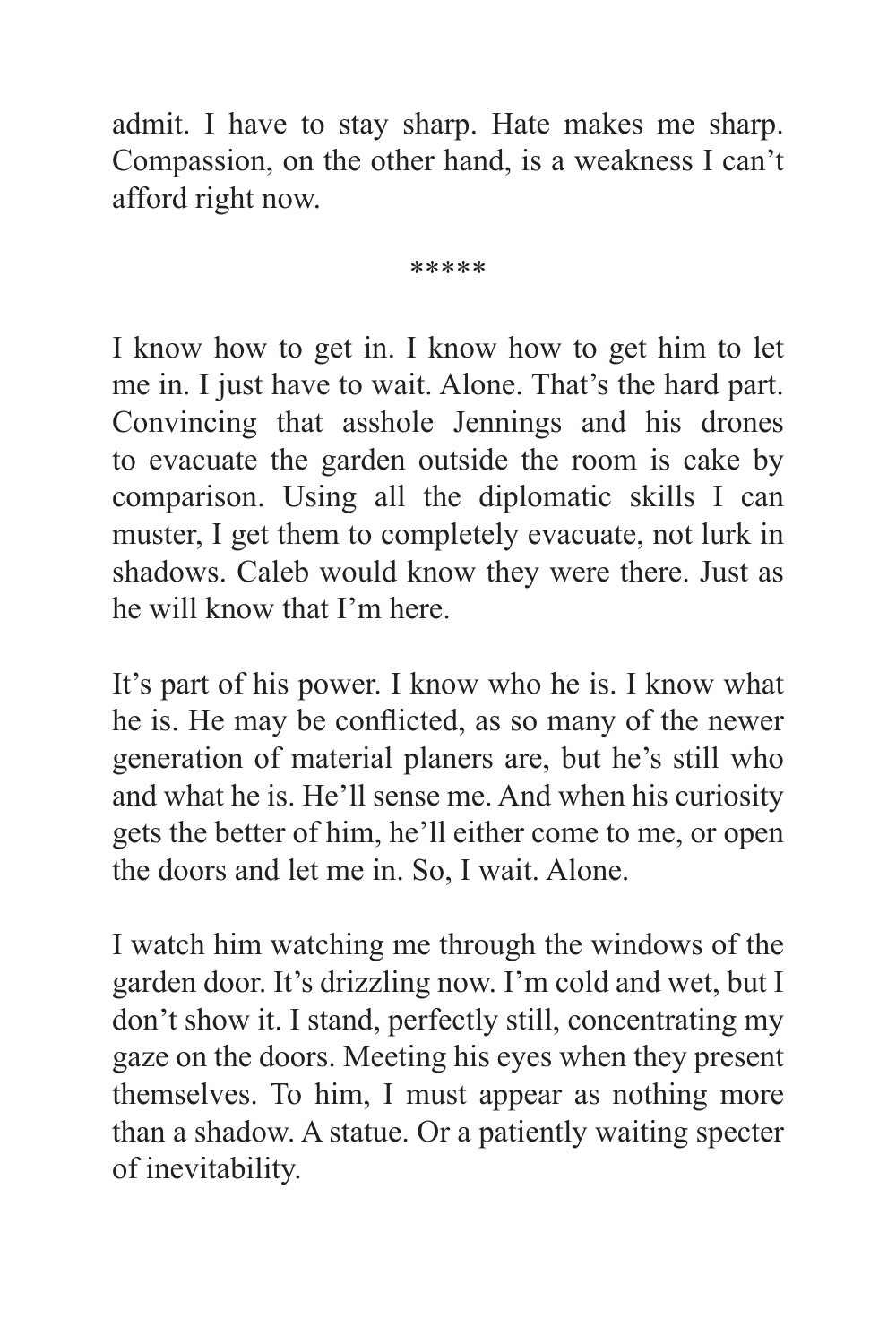The door swings open.

"How's yer friend?"

"He'll live." I say.

He steps through the door, looking around apprehensively. Cute. I know that he knows there's nobody else out here. But it isn't a show. He's reacting like a human being. He shifts his attention back to me.

"Kin ah ask you a question?"

"Sure."

"Why?"

I think about it. Too many variables. "Why what?"

"Why are you helpin' them when they hate you so much?"

Ah. The million dollar question. "I'm not helping them. I'm here to help you."

"Me? Ah tole you, I don't need yer help." Suddenly the ghost is there by his side again. She looks at me with mournful eyes, then turns her attention on Caleb.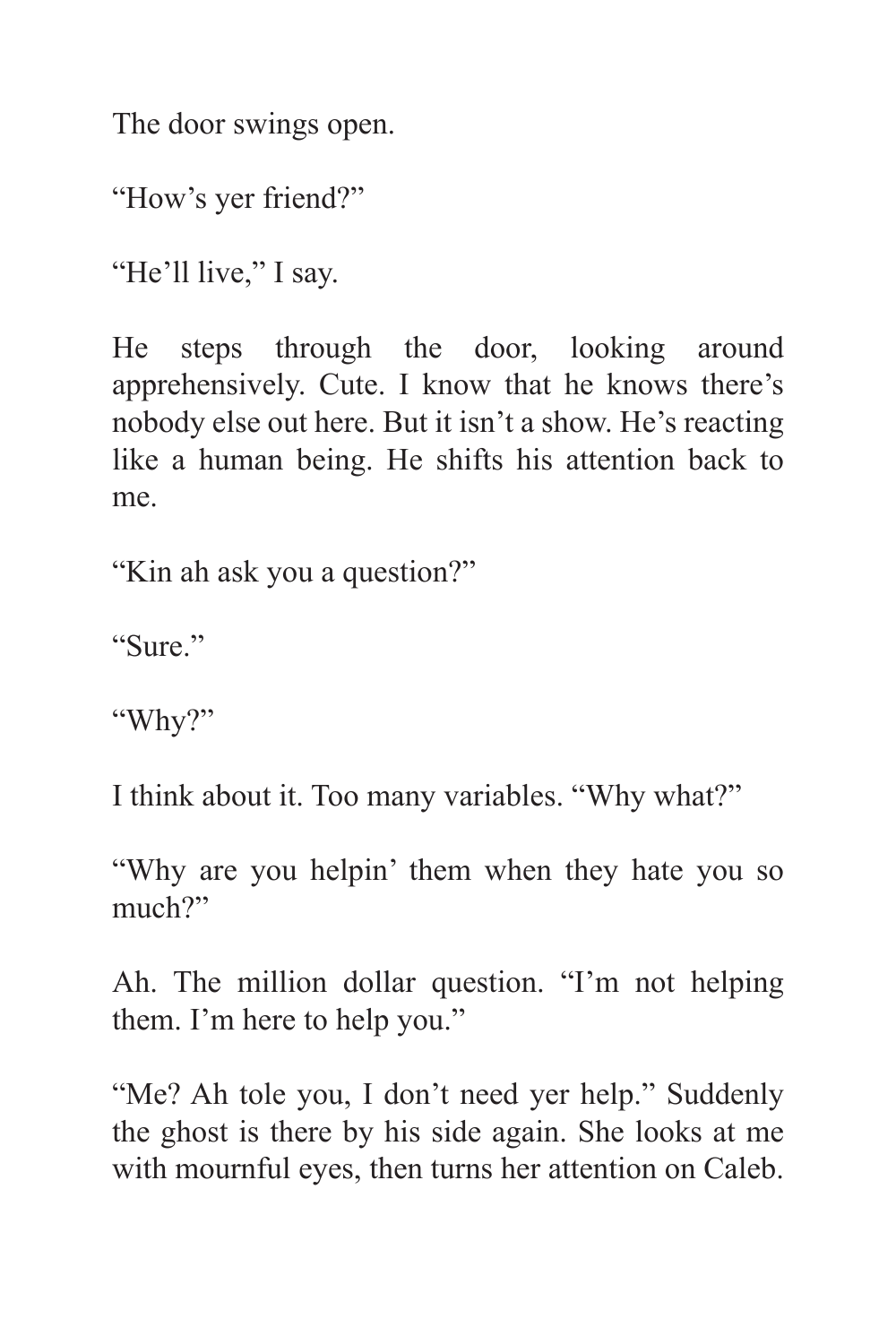"I think you do, Caleb. You're in a lot of trouble here. These people are spooked. They'd have to be, to call on us to get you out."

"Is that what yer here for? To get me out?"

"Yes. But not in the way you might think." The ghost tries to say something, but there is only silence in the garden. Caleb reacts like he's listening. I wonder what it is she's telling him.

I continue, regardless. "We want to help you. We know why you're really here, doing what you're doing. We've all been there. We want you to know that you aren't alone. That there are others like you out there. And that those others are actually working to make this fucked up world we live in a better place for people like you. And me. All of us."

Caleb waves the ghost away with an irritated expression, then narrows his eyes at me. "How?"

"It's complicated. Not something I can talk about here."

He looks around warily, then nods. The ghost tries to talk to him again, but he shakes his head as if to clear it. "You want me to release the hostages." Statement. Directed at me.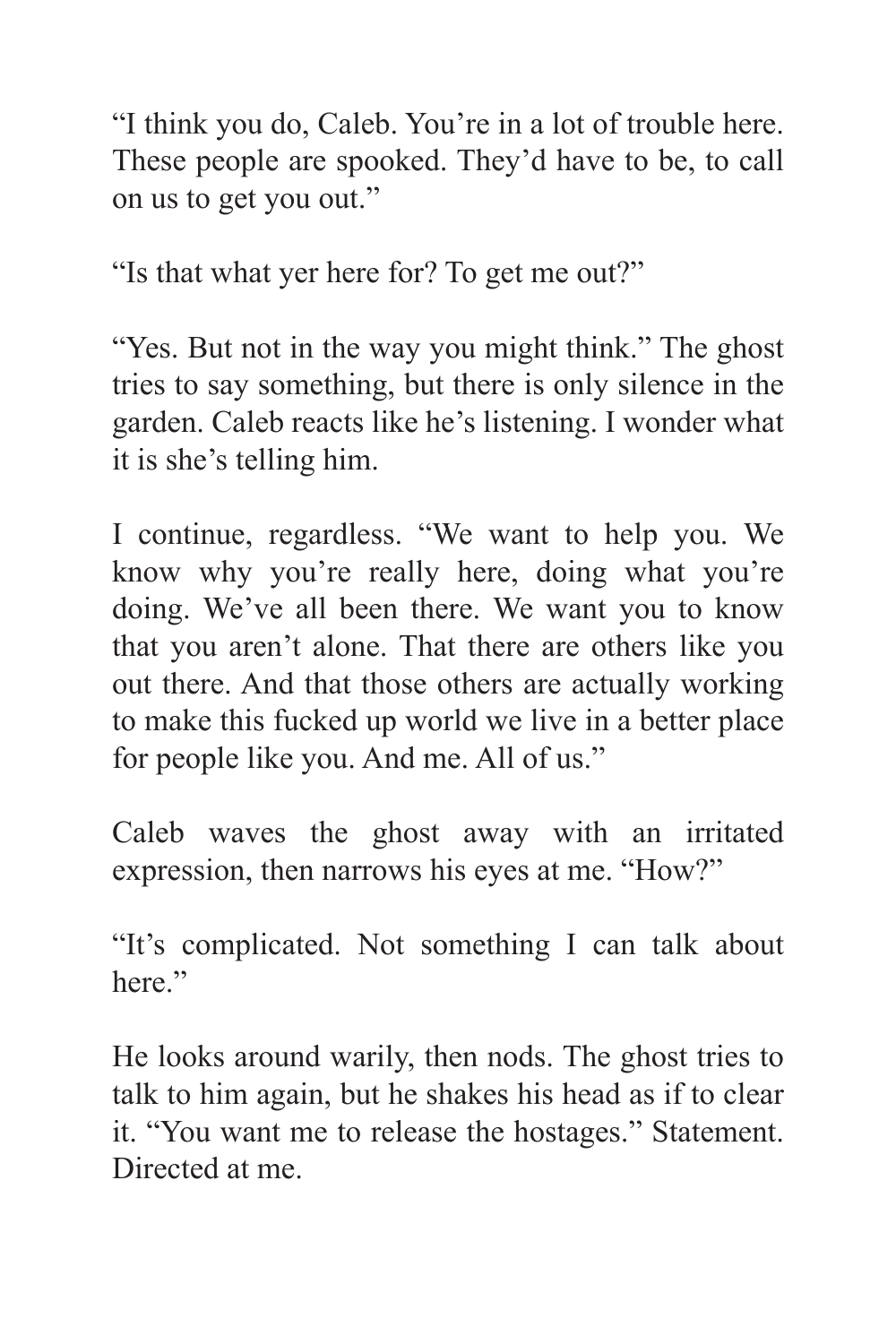"Yes. And no."

He furrows his brow questioningly.

"We want you to come with us. Leave the hostages to the authorities. Let the mortals handle them. They aren't our concern."

He looks behind him, then back to me.

"Not all of 'em. One of 'em has t'die. He has t'atone fer his sins."

The ghost clasps her hands together and silently whispers in Caleb's ear. She appears to be begging him to do something. I pray it isn't what I think it is.

"The Senator," I say to him, my eyes on the ghost.

"Yeah." He gestures behind him and the Senator appears behind the panes of the still closed door to his left. His eyes are glazed and sweat stands out on his bald pate. The gun is in his mouth and his own hand holds it. A finger rests on the trigger.

"I don't think that's going to work, Caleb. For one thing, you kidnapped the President's daughter. That automatically made you enemy number one. If you kill that worthless piece of skin, and somehow escape after doing so, they will never stop until they have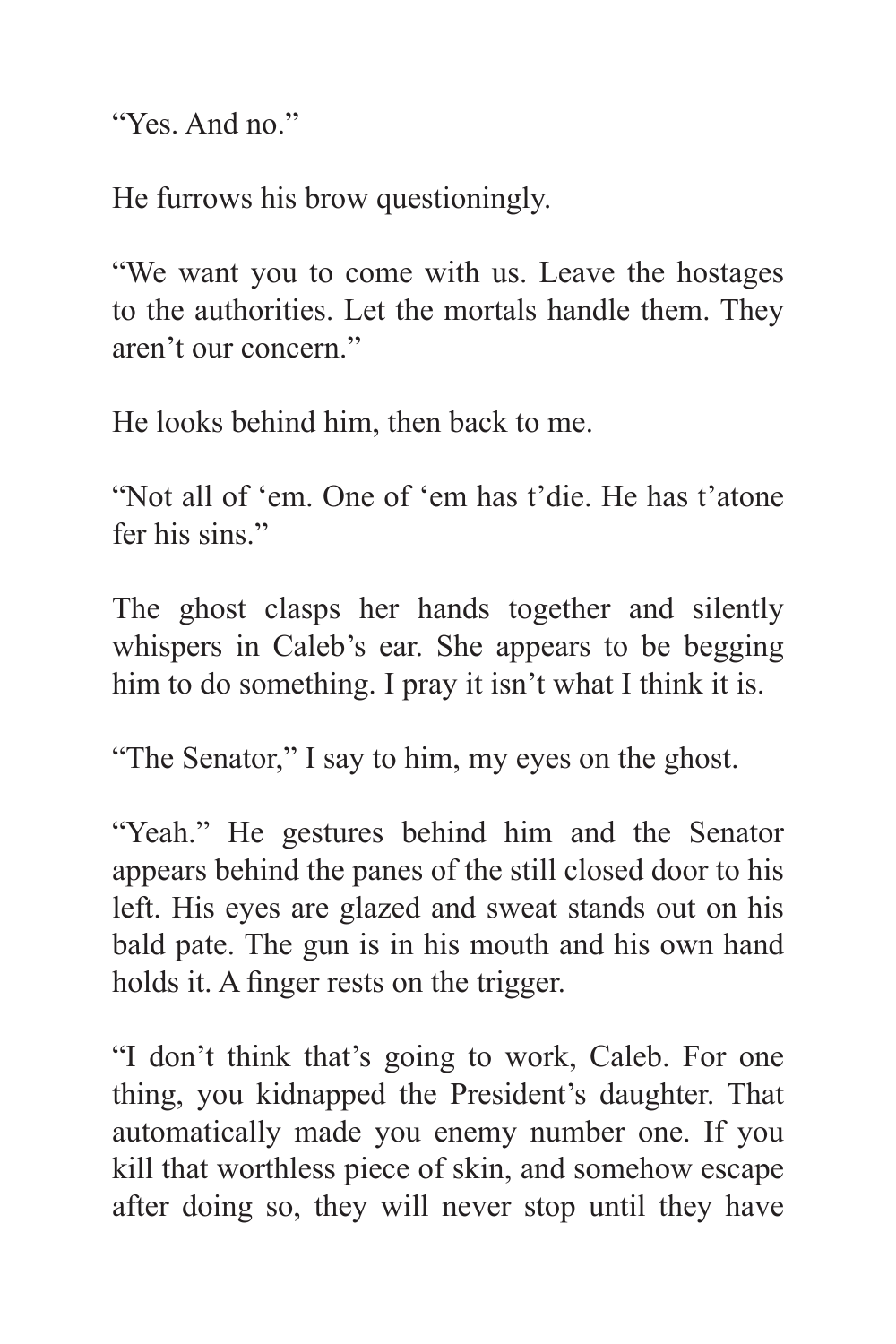hunted you down."

His eyes drop to the ground. He's thinking about what I've said. He shifts his weight, from one foot to the other. The ghost watches him carefully. Only the sound of crickets marks the passage of time.

"I wasn't gonna hurt that girl. I was jus' tryin' t'get their attention."

"It worked," I say. "You got it. What you didn't count on, though, is that these... people... are all animals and animals react with violence. All they see is that this innocent girl has been taken against her will. And that now you're threatening one of their own with assassination. That makes you the animal in their eyes."

The ghost turns its attention on me. I can't read her expression. Just feel the cold dead eyes studying me. "The only answer for them, is to exterminate you, like a rabid dog," I continue. "That's their ultimate goal, Caleb. They won't listen to a thing you have to say. They'll pretend to, until they get you to release the hostages, then they'll try to kill you. And that will be the end of this story. Is that what you want?"

He shakes his head. "Everythin's moved so fast. It was jus' gonna be the girl. Then these others got involved. Then... him," he turns a disgusted face on the Senator.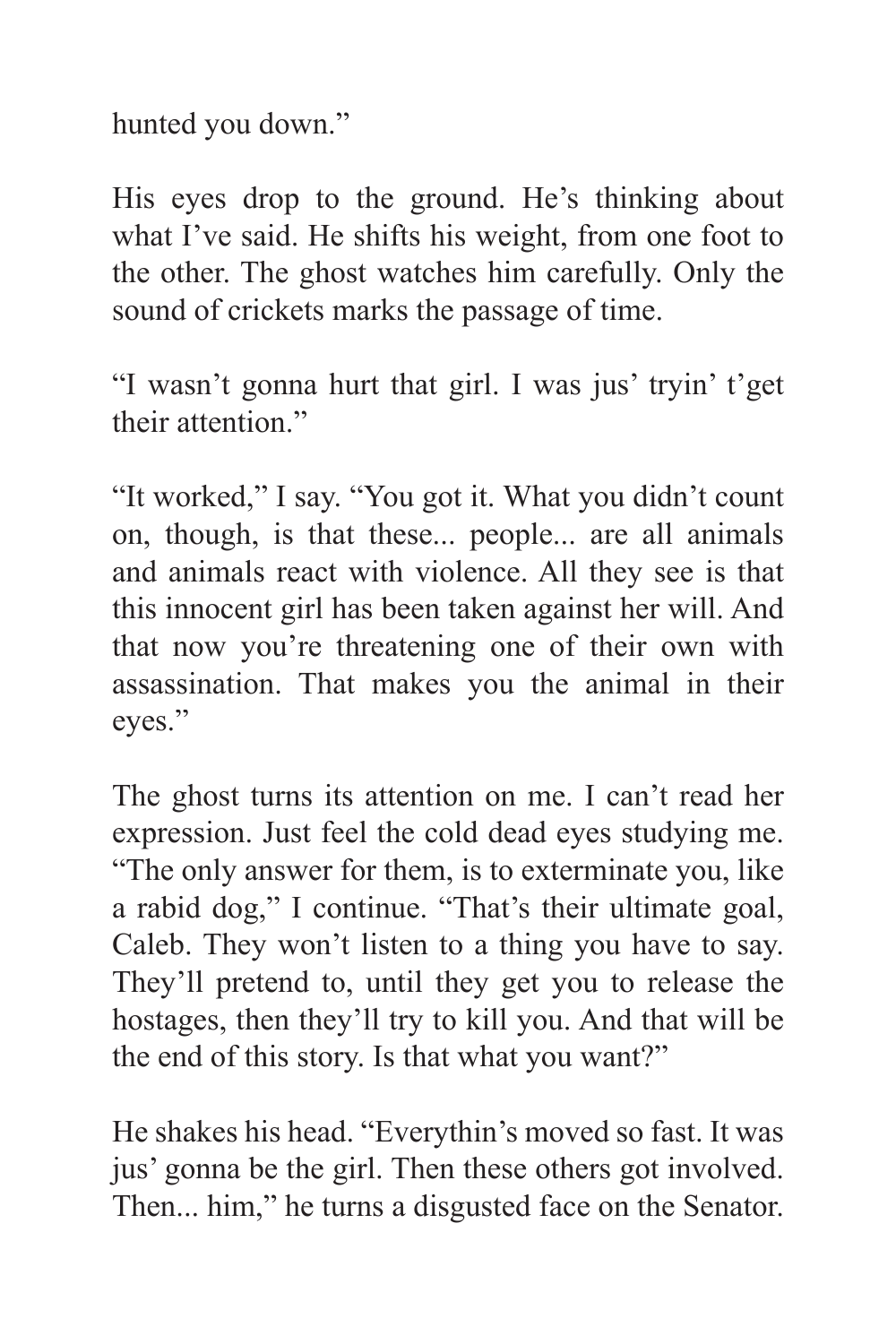"They call me evil, but he's the real evil, doncha see? What he's tryin' to do is wrong. What he's already done, is wrong!"

The Senator's trigger finger begins to twitch. The ghost raises her hands to her mouth.

"Yes, Caleb, it is wrong," I say, trying to keep my voice calm, my heartbeat steady. "But so is what you're doing. I'd love to see the slimy bastard dead, myself, but it won't fix things. It'll only make them worse. They'll blame you for his death and they'll use this incident to persecute innocent people like us, even more."

I let the words sink in, then deliver the punch. "I hate him, too, but not enough to let you make a martyr of him"

The word causes the boy to pause, just as I had hoped they would. He blinks. The ghost at this side looks from him, to me, then back at him again. "A... martyr?"

"They'll make him one, Caleb. You know they will. And the destruction will continue..."

I stop. The ghost is saying something to him. Pleading with him. With a sob, the boy's resolve disintegrates. His face crumples like a tissue and he falls to his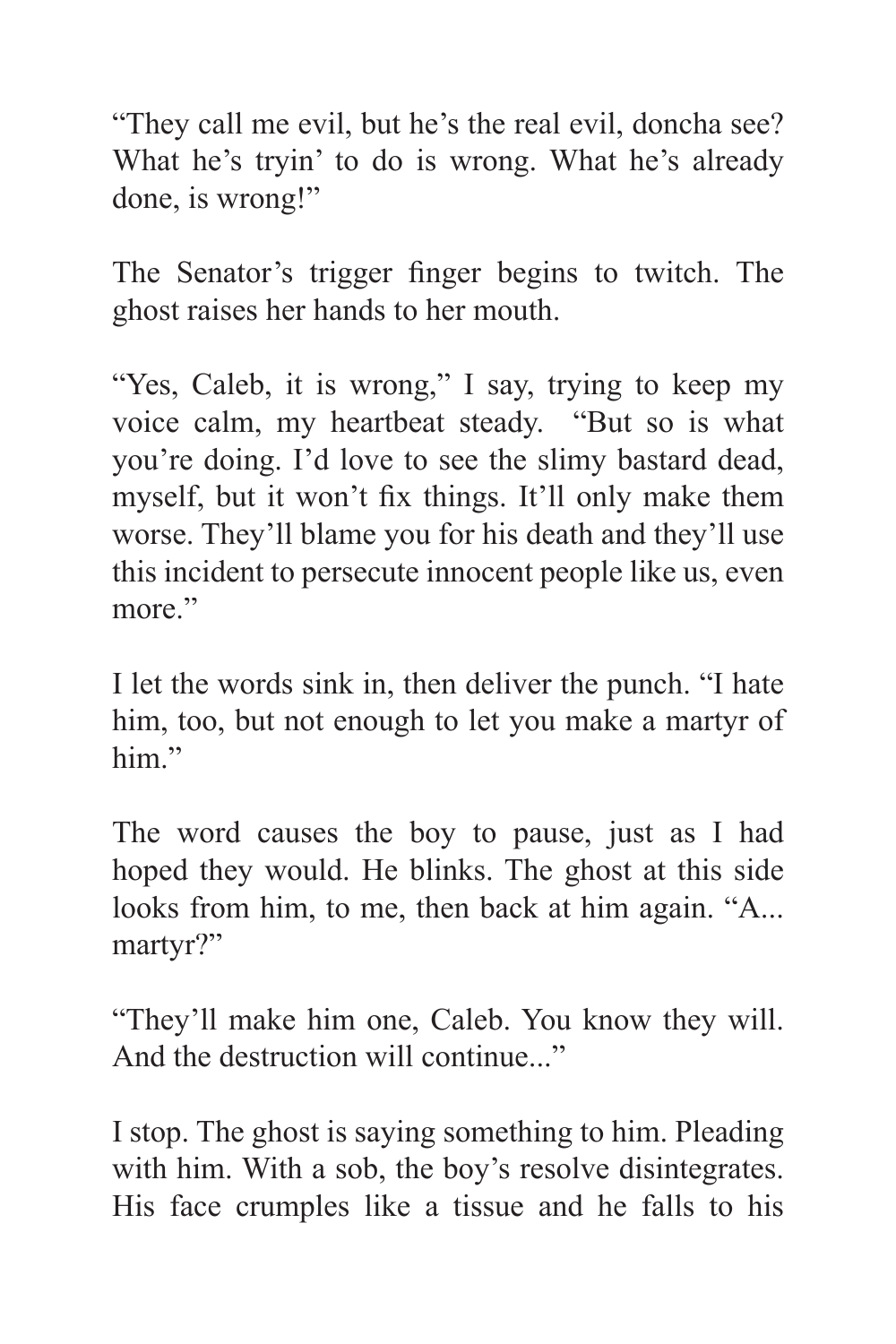knees. "I jus' want it all to end," he wails.

I step forward and see the camera trained on his back. Damn. Everything we've said has been captured on tape. I put my arm around his thin shoulders, move him away from the door. "It will, someday," I say quietly. I don't quite believe the words myself, but they seem like the right ones. "Now, we have to get you out of here, before the military storms this place."

"But where will ah go?"

"We can help you, Caleb, but you have to let us. We're running out of time. Will you come willingly?"

He lifts a tear-streaked and defeated face, his eyes filled with a trust I'm not at all sure I deserve. "Yeah. Ah'll go with you..."

I don't hesitate and I'm sure he's startled when I shout, "Tabitha!"

I'll never know, because suddenly the boy is gone, whisked away by the witch's magic. The ghost looks at me, then smiles thankfully, before fading into mist. I turn and walk into the oval room. The look of relief on the faces of the hostages is frighteningly open as they come out of their trances.

Aides rush to the President's daughter. Others approach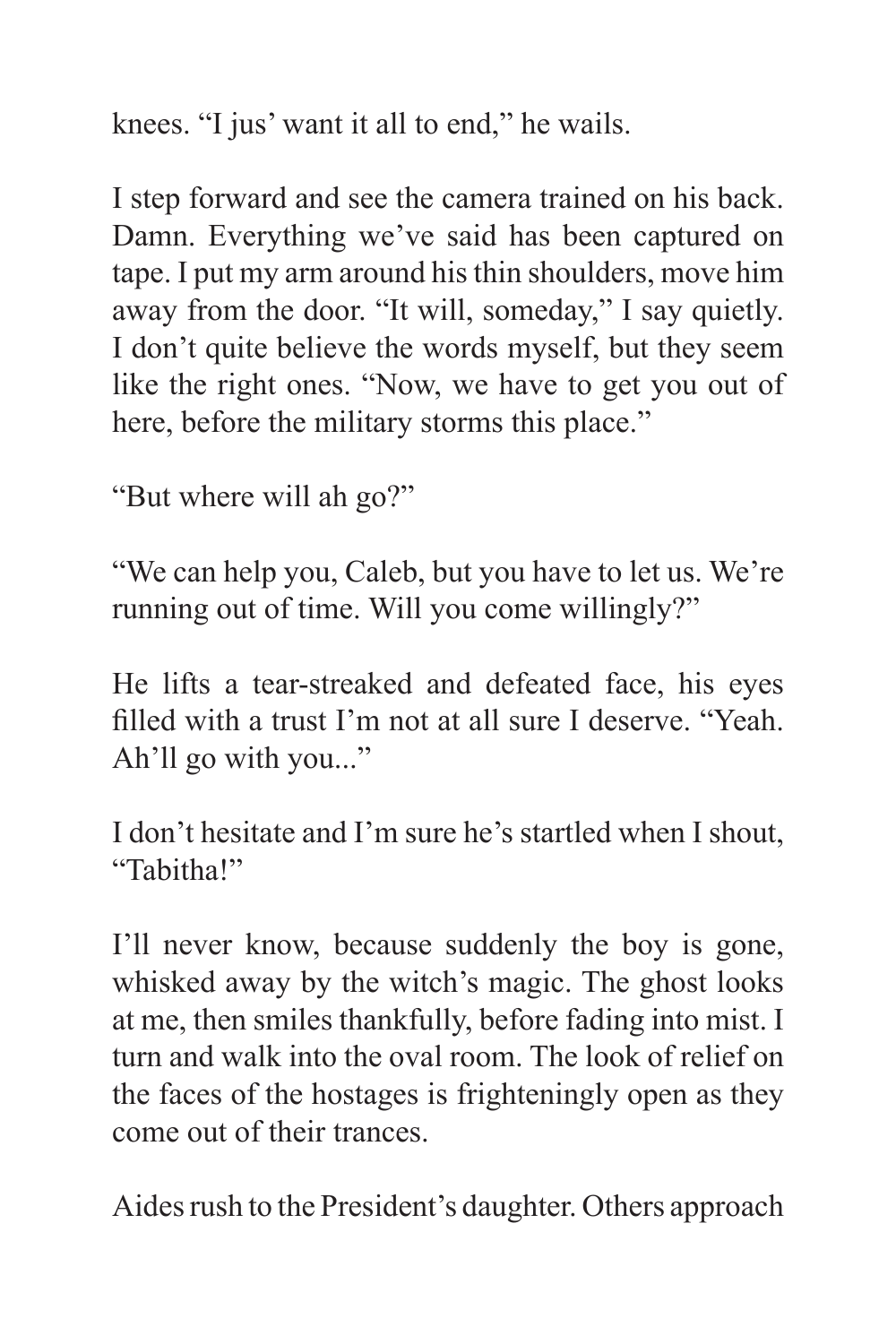the Senator cautiously and, as he slowly comes out of his trance, gently take the pistol, first from his mouth, then from his hand altogether. Our eyes meet briefly--his bewildered and still somewhat frightened; mine, swimming with regret. A regret that causes everything to blur, until I blink it away.

My job here is done. Why, then, do I feel so empty inside?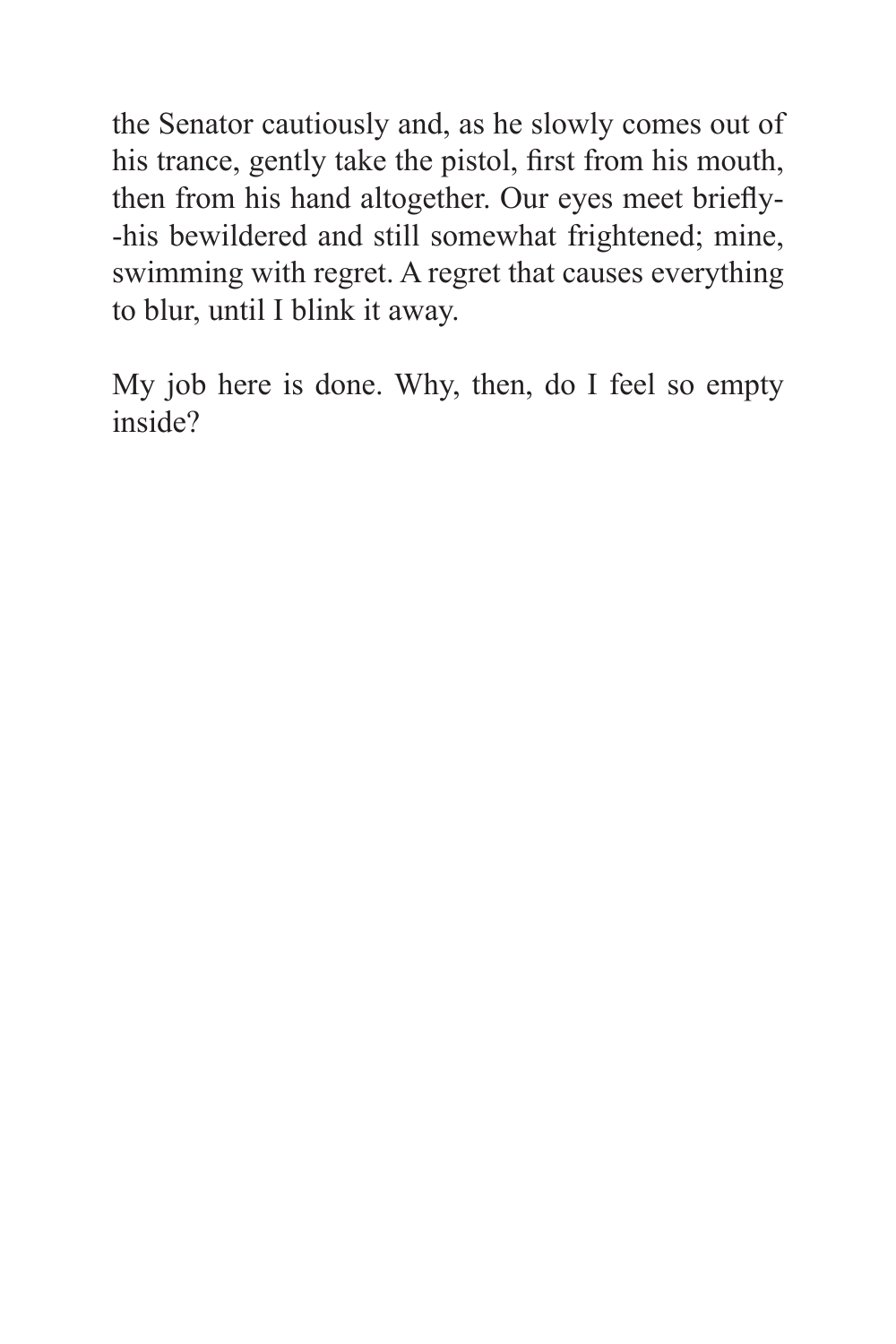

#### **Tabitha**

"You did a good job," Wednesday says to me. I'm not sure what she's referring to. The mission? Getting us out of Washington without further incident? Or patching Edd up until we can transport him back to the Institute.

"Thank you," I say. "You did, too."

I can't see her, sitting as she is, behind me in the cabin of the chopper. I've got my hands full pushing this bird to the limit, so we can get home. I know she's at Edd's side. She hasn't left him since she climbed aboard. The boy, Caleb, sits all curled up, his face against a window, watching the world whisk by below. His mind must be swimming with questions. Poor thing. He's both the reason for this mission and the cause of its outcome.

I worry that David will be disappointed. Yes, technically it was a success, but that success came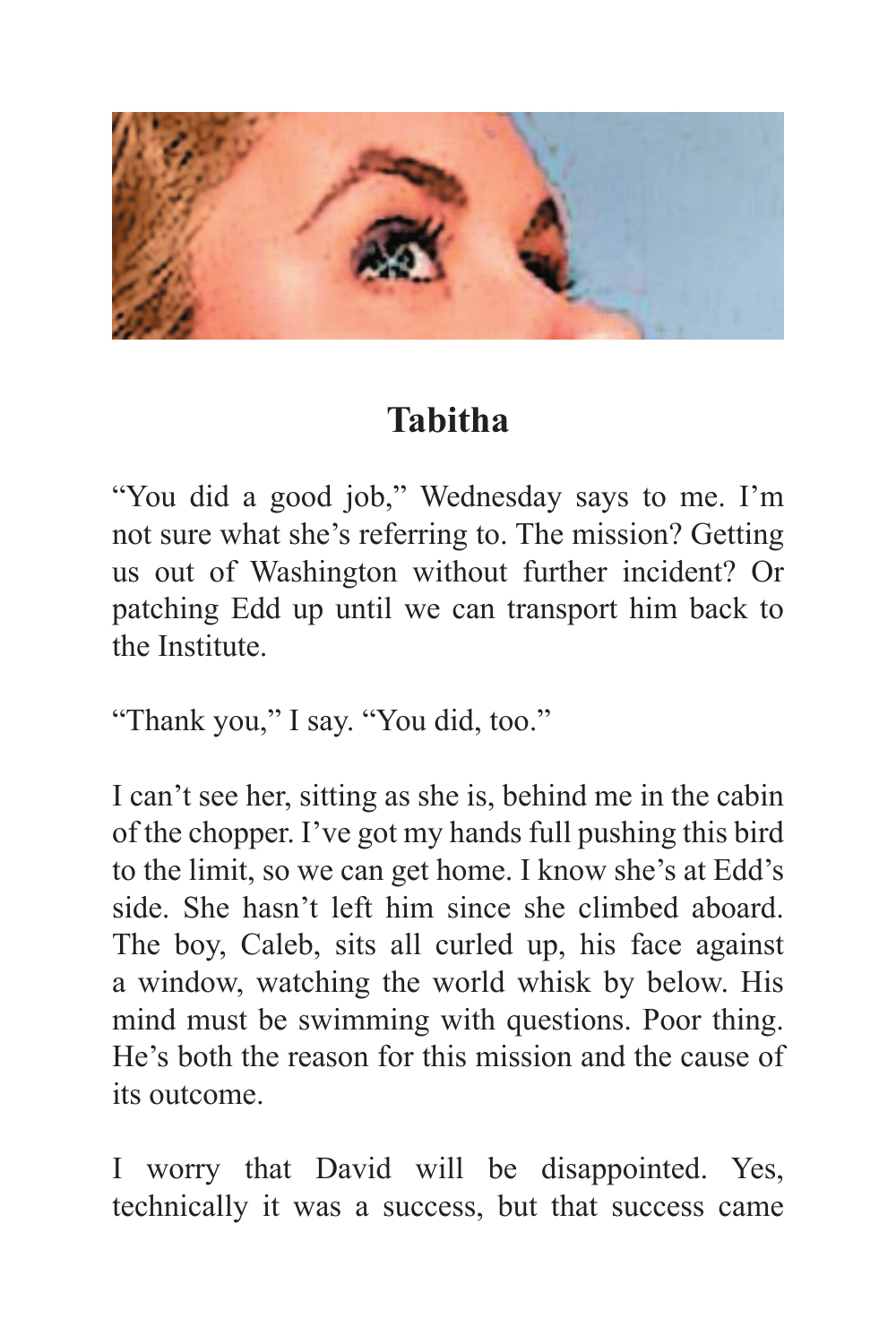with a price tag. A wounded team member is bad enough, but having Wednesday's words to Caleb broadcast over national television. That doesn't bode well, at all. If David felt even a fraction of the icy chill I did, while watching that broadcast, he's no doubt deeply embroiled in damage control.

Not that anything she said was wrong. It wasn't. Not really. But it also wasn't the kind of thing the American public needed to hear. Mortals are so skittish these days. So ready to take up arms against us at a moment's notice, for every imagined slight. The government spin doctors are no doubt hard at work, denying any knowledge of Wednesday's involvement. They'll probably write it off as one RM coming to the rescue of another and brand them both a national threat. Then brush it under the carpet, like they do so much else.

"His breathing is so shallow," Wednesday says. Worry creeps into her normally flat and even tone.

"I had to put him in a form of stasis," I say, simply. I know she'll accept that explanation. The details are complicated and I know her well enough to keep it simple. My knowledge of medicine is limited to first aid battlefield training. I was able to magically remove the bullet lodged in Edd's brain. Being a magical, that isn't as alarming as it would be for mortals. Edd's natural healing abilities will correct any damage.